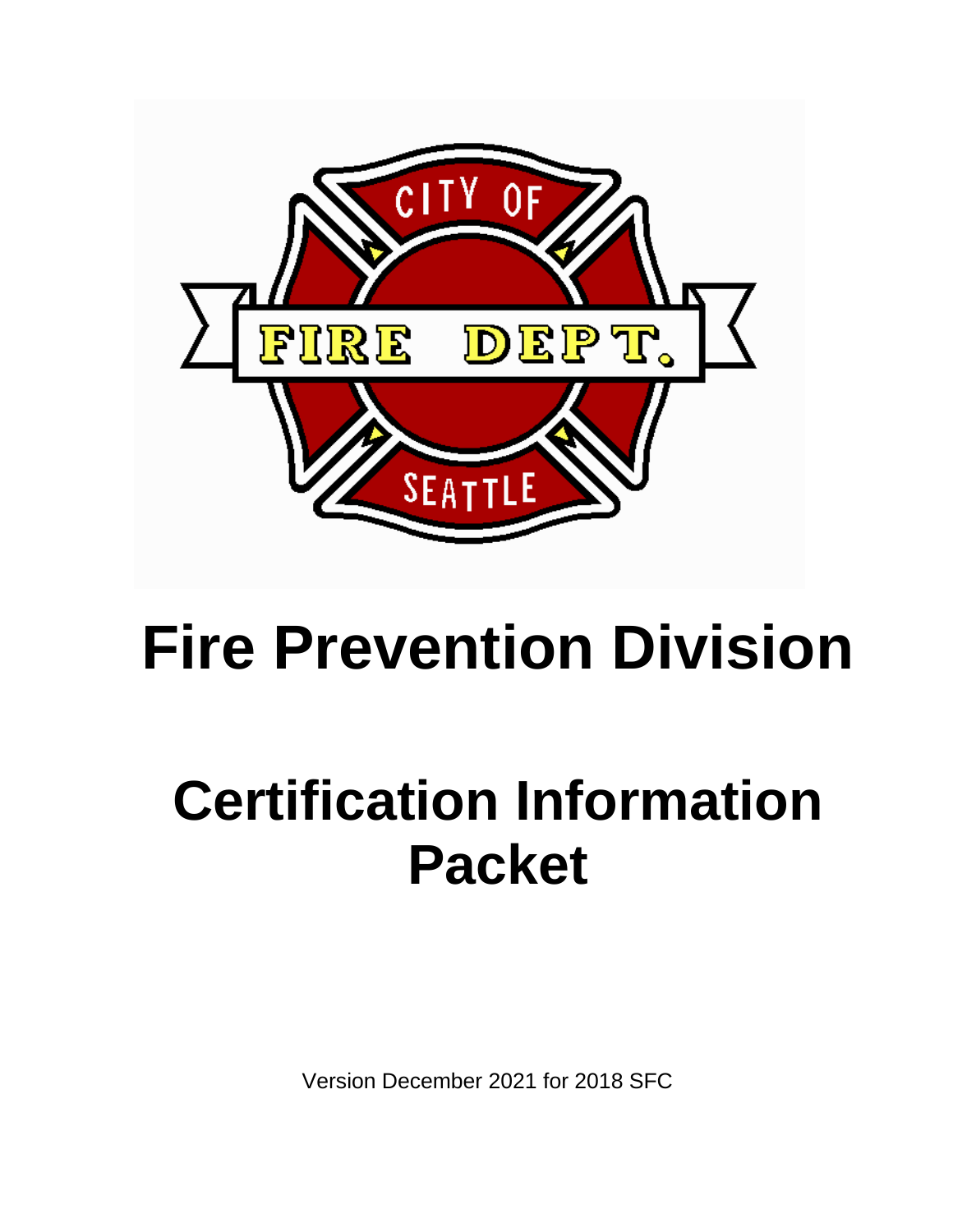# **TABLE OF CONTENTS**

| <b>Fire Marshal's Welcome Letter</b>     | Page 3  |  |
|------------------------------------------|---------|--|
| <b>General Certification Information</b> | Page 4  |  |
| <b>Certification Exam Bibliographies</b> | Page 10 |  |
| <b>Automatic Sprinkler</b>               | Page 11 |  |
| <b>Engineered/Pre-engineered Systems</b> |         |  |
| Foam                                     | Page 12 |  |
| Carbon Dioxide                           | Page 13 |  |
| Halon                                    | Page 14 |  |
| <b>Wet/Dry Chemical</b>                  | Page 15 |  |
| <b>Emergency Generators</b>              | Page 16 |  |
| <b>Fire Alarm Systems</b>                | Page 17 |  |
| <b>Fire Extinguishers</b>                | Page 18 |  |
| <b>Fire Pumps</b>                        | Page 19 |  |
| <b>Smoke Control</b>                     | Page 20 |  |
| <b>Standpipes</b>                        | Page 22 |  |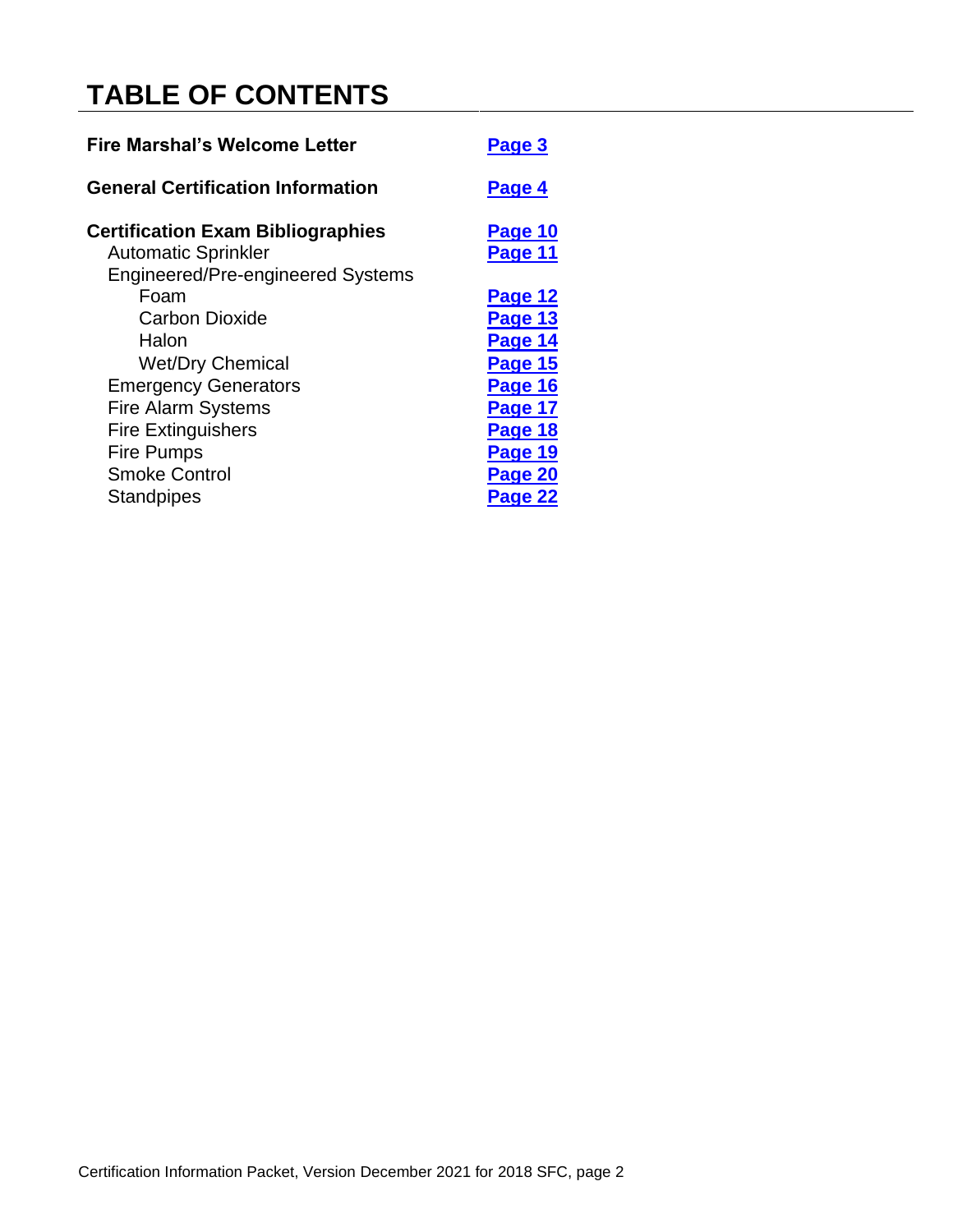

# **City of Seattle**  Seattle Fire Department

# <span id="page-2-0"></span>**Customers Pursuing Seattle Certification for Fire and Life Safety System**

The Seattle Fire Department (SFD) welcomes you to the Certification Section of the Fire Prevention Division. This informational packet is written to help you in obtaining certification to perform work on fire protection and/or life safety systems in the city of Seattle. For those interested in securing first time certification or prior holders of a SFD Certificate, this booklet will help you through the process.

The Seattle Fire Department certifies individuals who install, inspect, test or maintain fire protection and life safety systems per the Seattle Fire Code, Chapter 9, Section 901.4. Adherence to rules and guidelines associated with the Seattle Fire Code and published industry standards is a condition of certification. Your certificate will allow you to perform specific duties that will be listed on your SFD-issued certification card. Please note that Seattle certification is not a substitute for state certification, which may also be required.

Starting with the Table of Contents, this certification packet provides pertinent information including telephone numbers, definitions for each of the certifications, a bibliography listing materials from which the test questions are derived, criteria for the exams, fees, and limitations.

We look forward to working in partnership with you to promote the safety of those who live, work, and visit the city of Seattle.

If you have any questions or need assistance regarding our certification program, please contact the Certification Unit at (206) 386-1351.

Assistant Chief Timothy J. Munnis Fire Marshal Seattle Fire Department

Fire Prevention Division 220 Third Avenue South Tel (206) 386-1450 Seattle, WA 98104-2608 www.seattle.gov/fire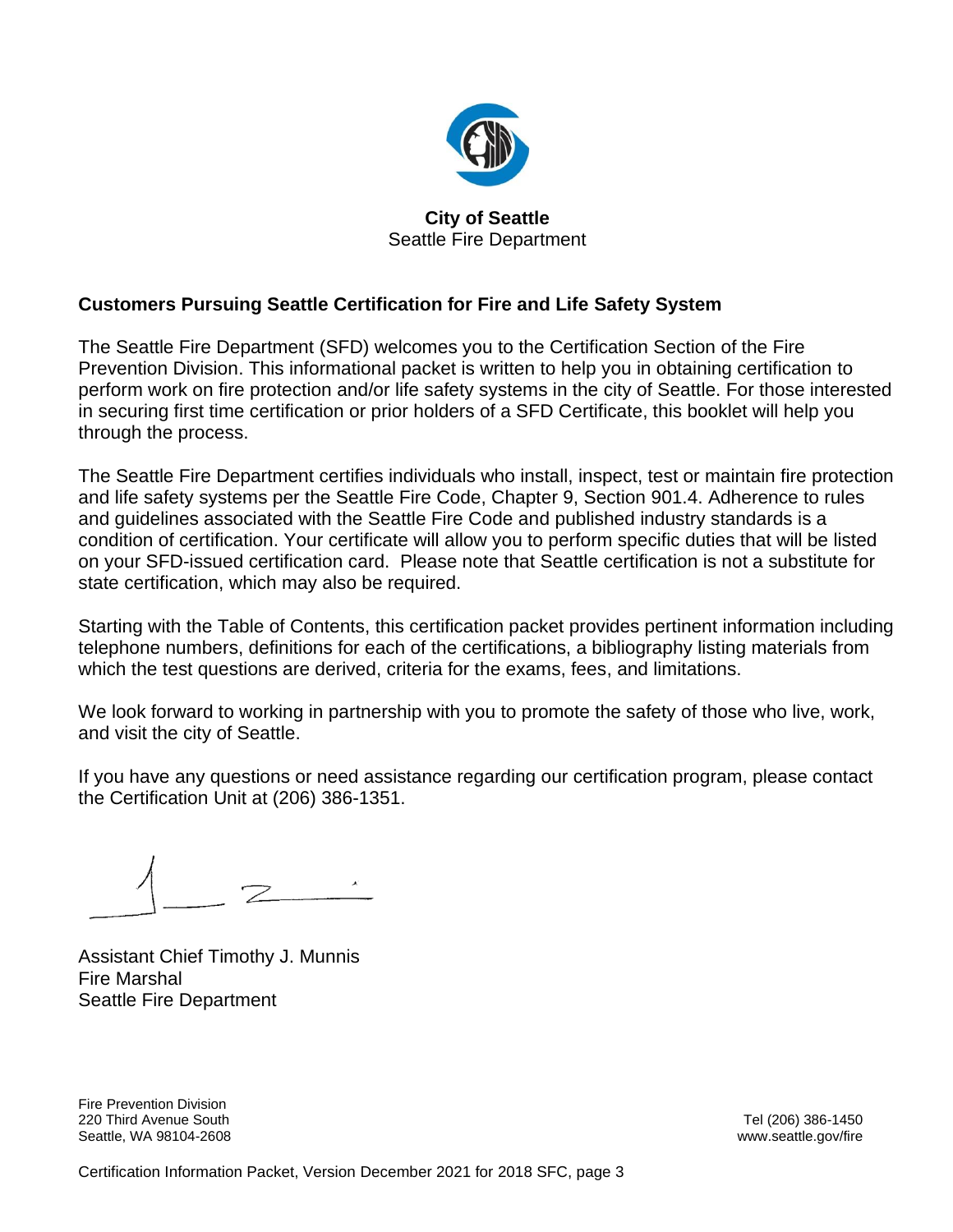# **GENERAL CERTIFICATION INFORMATION**

This document provides our customers with information on how to obtain a certificate from the Seattle Fire Department to install, inspect, test and maintain fire protection and life safety systems in the city of Seattle.

# **Types of Certifications Available**

The following categories of certifications are presently available from the Seattle Fire Department.

<span id="page-3-0"></span>

| Type AS-ITT(S) | Inspection and testing (except "acceptance testing") of<br>water-based fire protection systems - State Level ITT<br>(Inspection and Testing Technician Certification).                                                                                                                                                                                                                                                                                                           |
|----------------|----------------------------------------------------------------------------------------------------------------------------------------------------------------------------------------------------------------------------------------------------------------------------------------------------------------------------------------------------------------------------------------------------------------------------------------------------------------------------------|
| Type AS-2(S)   | Installation, inspection, testing, and maintenance of<br>automatic sprinkler systems (including standpipes) -<br>State Level 2 (Residential-Level Sprinkler Fitters in<br>Group R residential buildings up to and including four<br>stories - NFPA 13R and 13D).                                                                                                                                                                                                                 |
| Type $AS-3(S)$ | Installation, inspection, testing, and maintenance of<br>automatic sprinkler systems (including standpipes) -<br>State Level 3 (Journey-Level Sprinkler Fitters in all<br>buildings - NFPA 13, 13R, and 13D).                                                                                                                                                                                                                                                                    |
| Type E-1       | Installation, inspection, testing, and maintenance of<br>foam and water mist fire extinguishing systems. Must<br>maintain a NAFED engineered fire suppression<br>systems certification and ((and AS-3 [or AS-2<br>$\left\{$ supervised by a journey level sprinkler $\left\{$ fitter<br>certification if installing pipes).                                                                                                                                                      |
| Type E-2       | Installation, inspection, testing, and maintenance of<br>carbon dioxide fire extinguishing systems. Must also<br>maintain NAFED engineered fire suppression systems<br>certification.                                                                                                                                                                                                                                                                                            |
| Type E-3       | Installation, inspection, testing, and maintenance of<br>engineered or pre-engineered clean agent, halon<br>replacement, and spray booth fire extinguishing<br>systems. Must maintain ICC/NAFED engineered<br>suppression systems and/or pre-engineered industrial<br>fire-extinguishing certification. If a water-based fire<br>protection system is used, then the AS-3 or AS-2<br>(supervised by a journey level sprinkler fitter)<br>certification is required with the E-3. |
| Type E-4       | Installation, inspection, testing, and maintenance of<br>pre-engineered or engineered wet/dry chemical fire<br>extinguishing systems. Must also maintain<br>ICC/NAFED pre-engineered kitchen fire-extinguishing<br>systems or NAFED engineered fire suppression<br>systems certification and AS-3 [or AS-2 supervised by<br>a journey level sprinkler fitter] certification if installing<br>water piping. ((and an AS-3 or AS-2 (supervised by a                                |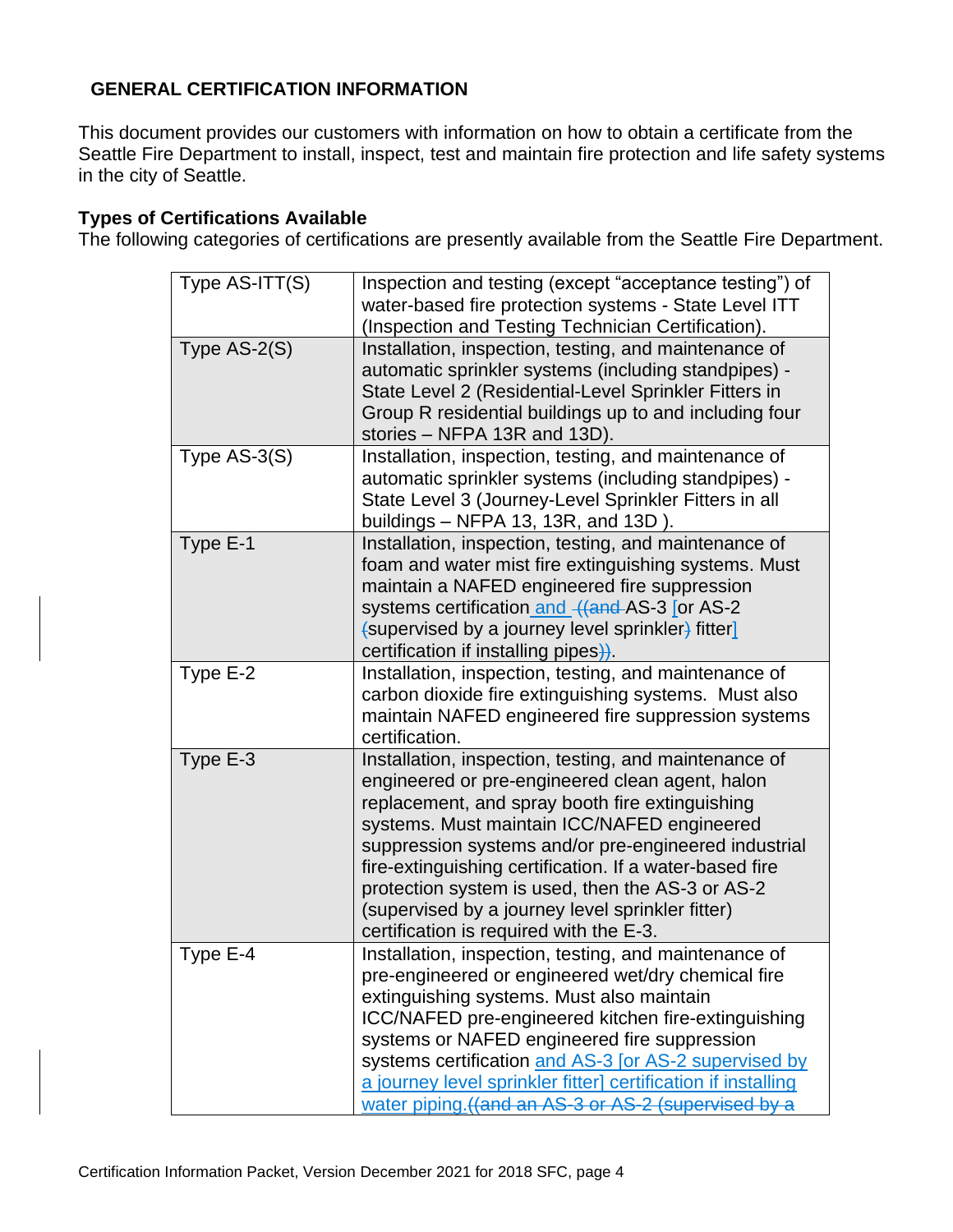|                     | journey level sprinkler fitter) certification if installing<br>fire-water piping)).                                                                                                                                                                                              |
|---------------------|----------------------------------------------------------------------------------------------------------------------------------------------------------------------------------------------------------------------------------------------------------------------------------|
| Type EG-1           | Installation (non-electrical), inspection, testing, and<br>maintenance of emergency generators.                                                                                                                                                                                  |
| Type EG-ITM         | Inspection, testing (except "acceptance testing"), and<br>maintenance of emergency generators.                                                                                                                                                                                   |
| Type FA-1           | Installation, programming, inspection, testing, and<br>maintenance of automatic fire alarm systems in any<br>building. Must also maintain a NICET II certification.                                                                                                              |
| Type FA-ITM         | Inspection, testing (except "acceptance testing"), and<br>maintenance of automatic fire alarm systems. Must<br>also maintain a fire alarm NICET II certification.                                                                                                                |
| Type FP-1           | Installation (non-electrical), inspection, testing, and<br>maintenance of fire pumps and controllers. Must also<br>maintain an AS-3 or AS-2 (supervised by a journey<br>level sprinkler fitter) certification if installing piping.                                              |
| Type FP-ITM         | Inspection, testing (except "acceptance testing"), and<br>maintenance of fire pumps and controllers. Must also<br>maintain an AS-3 or AS-2 (supervised by a journey<br>level sprinkler fitter) certification if installing piping.                                               |
| Type FEX-1          | All activities relating to portable fire extinguishers<br>including those listed in Types FEX-2, FEX-3, and<br>FEX-4 certifications listed below.                                                                                                                                |
| Type FEX-2          | Installation, inspection, testing, maintenance,<br>charging, and recharging of portable fire extinguishers.                                                                                                                                                                      |
| Type FEX-3          | Hydrostatic testing of fire extinguisher cylinders.                                                                                                                                                                                                                              |
| Type FEX-4          | Annual external examination of CO <sub>2</sub> or stored<br>pressure fire extinguishers equipped with pressure<br>indicators or gauges.                                                                                                                                          |
| Type SC-1           | Installation, inspection, testing, and maintenance of<br>smoke control systems.                                                                                                                                                                                                  |
| Type SC-ITM         | Inspection, testing (except "acceptance testing"), and<br>maintenance of smoke control systems.                                                                                                                                                                                  |
| <b>Type STP-ITM</b> | Inspection, testing, and maintenance of wet and dry<br>standpipe systems. Must also maintain a WA State<br>Level ITT. Installation of standpipes requires an AS-2<br>or AS-3 sprinkler certification, which also includes<br>inspection, testing, and maintenance of standpipes. |

# **Applications**

To download an application for testing, certification annual renewal, or a replacement card, visit the Certification webpage at [www.seattle.gov/fire/business-services/certification-testing.](http://www.seattle.gov/fire/business-services/certification-testing) Applications are also available to candidates on the scheduled test day.

# **Contact Us**

If you have questions or need more information, please contact us:

Fire Prevention Division Certification Unit Telephone: (206) 386-1444 or (206) 386-1351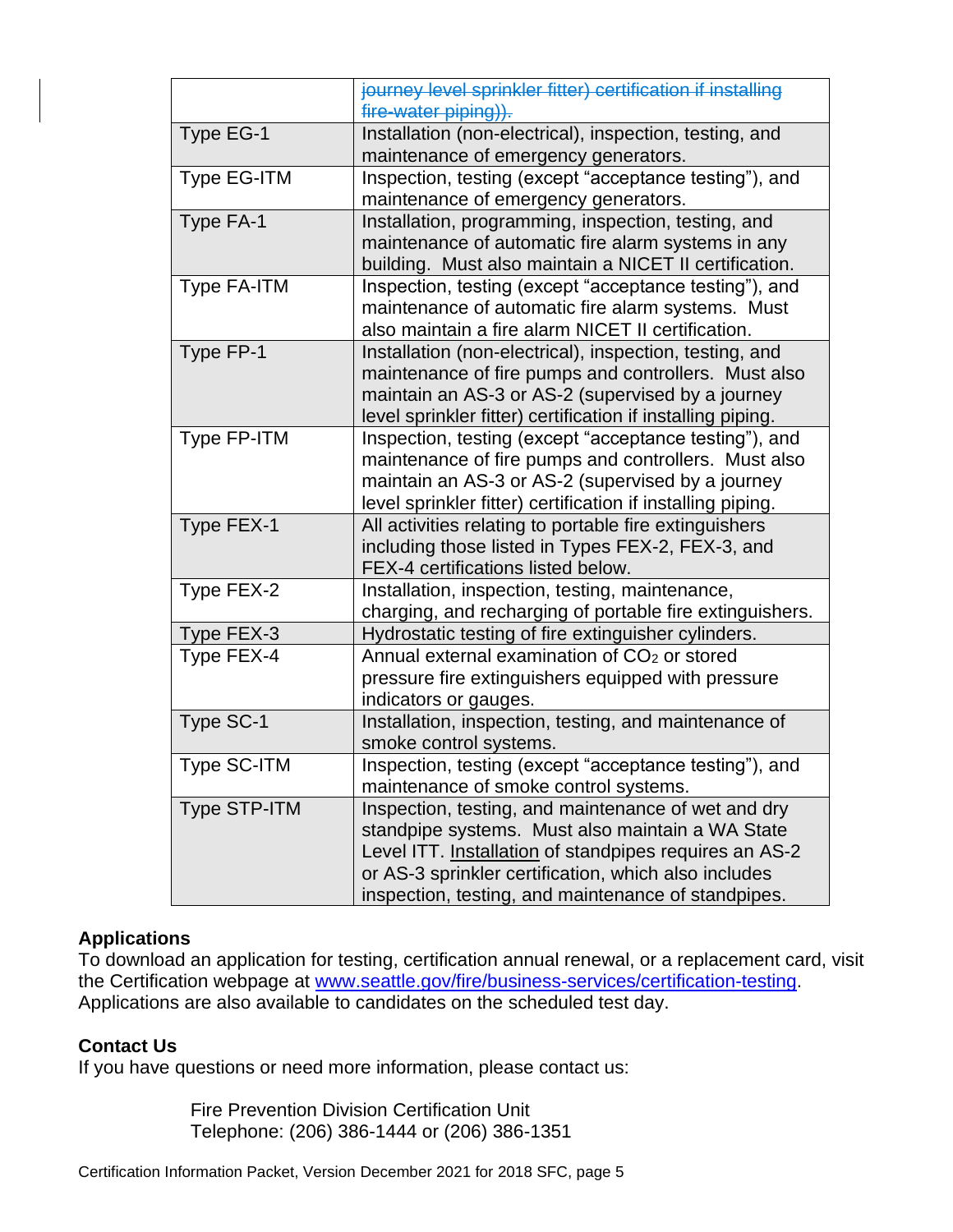*The Seattle Fire Prevention Division is located near Pioneer Square at 220 3 rd Avenue South on the second floor.*

#### **Scheduling**

To make an appointment, email **SFD\_FMO\_Certification@seattle.gov** or call the Certification Unit at (206) 386-1444/386-1351. If you receive the recorded message, please follow the instructions. If you wish to receive a confirmation call, please request it in your message. **You may schedule up to two exams per test date.** All Exams are **Closed book**; Re-tests will not be administered on the same day as the original test; a separate appointment must be made. The test site is located at the Fire Prevention Division at 220 3<sup>rd</sup> Ave. S. on the second floor.

| <b>Seattle Fire Department Certification Fees</b> |                                                             |  |
|---------------------------------------------------|-------------------------------------------------------------|--|
| Testing                                           | \$444 per examination, required once every three years      |  |
| Renewal                                           | No charge, however certificates must be renewed<br>annually |  |
| <b>Replacement Card</b>                           | \$60 per card                                               |  |

# **Certification Fees and Payment**

# **[Examinations -](http://www.seattle.gov/Documents/Departments/Fire/Business/Fire_And_Life_Safety_Certification_Exam_Application.pdf) \$444 per Exam**

The cost for each exam is \$444 and may be paid by check (payable to the *City of Seattle*) or online at: [web7.seattle.gov/sfd/permits/.](https://web7.seattle.gov/sfd/permits/) The fee is due at or before the time of the exam and applicants who have not paid will not be allowed to take the exam. If the fee is paid in advance, proof of payment must be brought with the applicant to the test. Advance payment must be associated to a specific testing customer and must be used within 60 days. The fee covers the initial test and if needed, one re-test. The re-test must be taken within 90 days of the original test date. If the re-test is taken after the 90-day period, a new certification exam fee of \$444 will be required.

Once the candidate has successfully passing a certification examination and provided evidence of a current state of Washington certification (if required by state law for that certification type), the individual will be certified by the city of Seattle for one year. The certification may be renewed for two subsequent years at no cost to the card holder. Testing and payment are required every three years.

# **[Annual Renewals -](http://www.seattle.gov/Documents/Departments/Fire/Business/Fire_And_Life_Safety_Certification_Renewal_Application.pdf) No Charge**

Certificates will expire one year from the date of test. Card holders may renew their certification for two additional years at no cost by filling out and submitting the Renewal Application for Fire and Life Safety Certification annually. Certificate holders will need to remain familiar with the current fire code and national standards outlined in the SFD Certification Packet at: [www.seattle.gov/fire/business-services/certification-testing.](http://www.seattle.gov/fire/business-services/certification-testing) It is the responsibility of certificate holders to keep their certificate up to date each year. It is a criminal law violation to perform any of the work regulated by Seattle Fire Department Administrative Rule 9.01 without a valid certificate.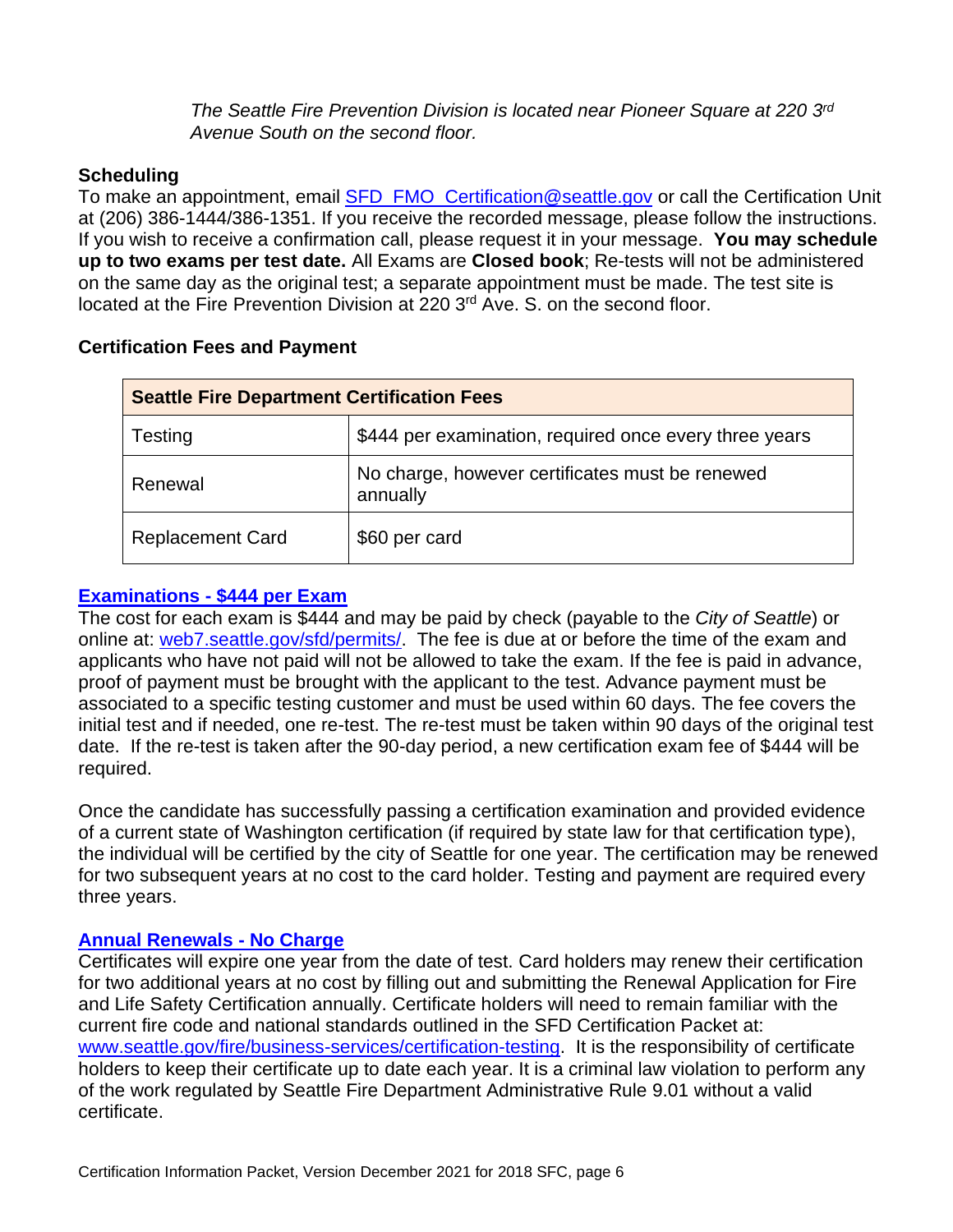# **[Replacement Cards -](http://www.seattle.gov/Documents/Departments/Fire/Business/Fire_And_Life_Safety_Certification_Replacement_Card.pdf) \$60 per Card**

A \$60 fee will be assessed for each lost or stolen certification card that is replaced. The fee can be paid by check (payable to the *City of Seattle*) or, if you wish to use a credit card for a replacement card, please call us at (206) 386-1450 or make payment in person in our office. Due to information that needs to be validated for issuing replacement cards, we are unable to accept online payments for this service.

**Testing Dates and Times** Certification tests are administered as follows:

Every Monday and Wednesday, 2:00 p.m. Every Tuesday, 7:30 a.m.

Tests are **not administered on City holidays**. Test takers may take two test and have one hour per test to complete the test.

# **Testing Location**

Tests are administered at the Seattle Fire Prevention Division, 220 Third Avenue South, in Seattle near Pioneer Square. The Fire Prevention Division is on the second floor, above the Foster White Art Gallery.

# **Identification**

Applicants must present picture identification at the test site prior to being issued an exam. Applicants who fail to do so will not be permitted to take the scheduled exam.

# **State Certification Requirements**

Please note that a Seattle certification is not a substitute for any certification the state may require. For example, any employee performing inspection and testing on wet and dry pipe fire protection sprinkler systems must also hold a current Washington State Certification of Competency. Any employee performing inspection, testing, maintenance, and programing of fire alarm systems not defined as "electrical construction trade" must also hold a NICET II certification in either fire alarm systems or inspection and testing of fire alarm systems or hold the ESA/NTS Certified Fire Alarm Technician Level II certificate. Any employee performing installation, inspection, testing, and maintenance on pre-engineered kitchen fire-extinguishing systems, engineered fire suppression systems, and pre-engineered industrial fire-extinguishing systems must also hold the corresponding ICC/NAFED certification.

# **Pre-reading**

Before you acquire study materials and study you should first read Administrative Rule 9.01 of the Seattle Fire Code. Administrative Rule 9.01 of the Seattle Fire Code contains in-depth information on the certification program, including a list of persons and agencies exempted from the program. All Seattle Fire Department Administrative Rules can also be viewed online at: [www.seattle.gov/fire/business-services/fire-code-and-fire-safety-documents.](http://www.seattle.gov/fire/business-services/fire-code-and-fire-safety-documents)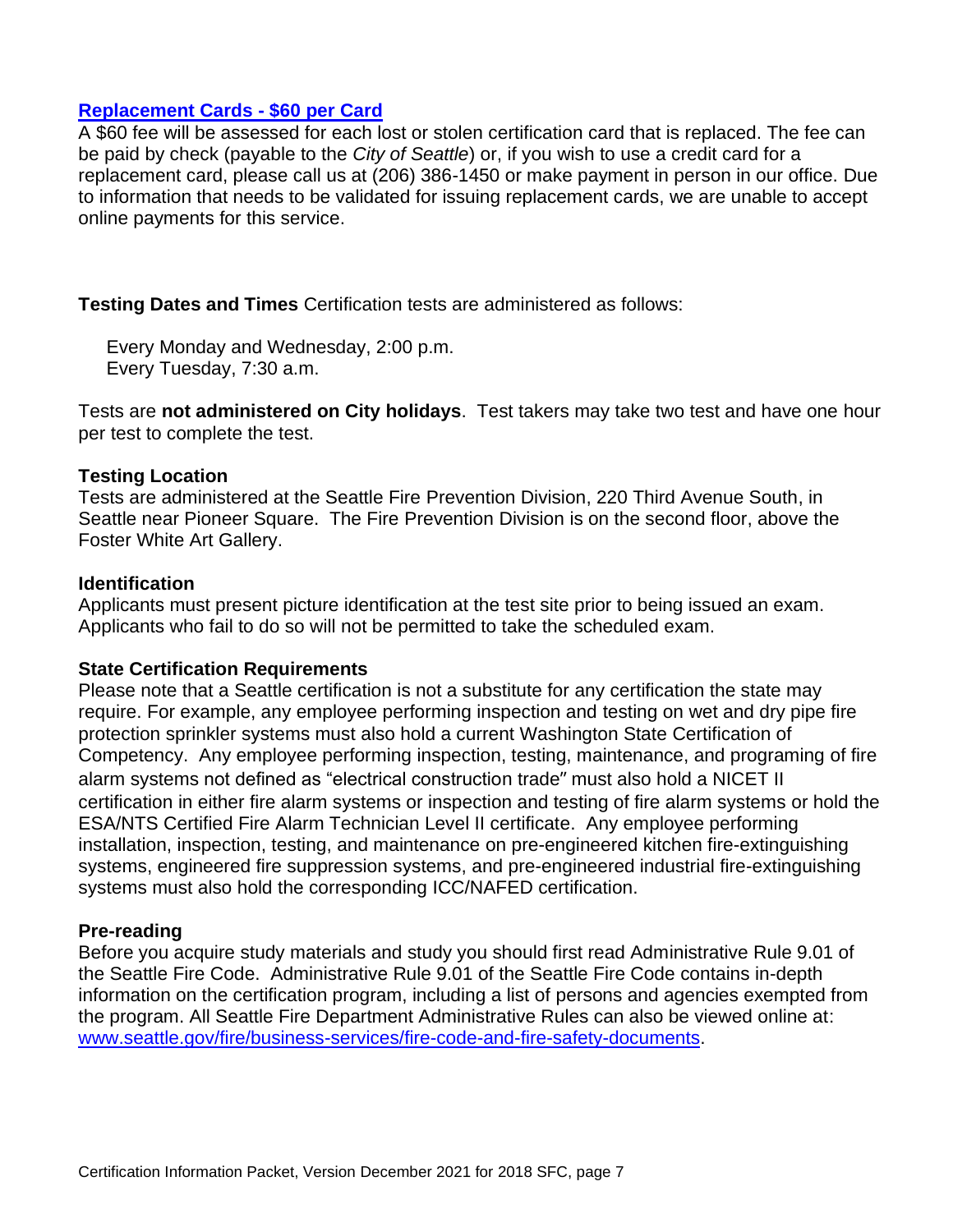#### **General Reference Materials**

The following list provides descriptions of the reference materials from which certification test questions are derived. Information about locating the reference materials is also provided. Specific reference material for each certificate type can be found below in the bibliography section of this packet.

#### **2018 Seattle Fire Code**

This is a locally amended version of Washington State's amended version of the 2018 International Fire Code. It is available for viewing online at [www.seattle.gov/sdci/codes/codes-we-enforce-\(a-z\)/fire-code](http://www.seattle.gov/sdci/codes/codes-we-enforce-(a-z)/fire-code) (or through links from the Seattle Fire Department web site) and may be purchased at both the Seattle Fire Department and the Seattle Department of Construction and Inspections (SDCI). For hard copies of the Seattle codes, contact [SDCI's Public Resource Center.](http://www.seattle.gov/dpd/aboutus/whoweare/publicresoursecenter/default.htm) The 2018 Seattle Fire Code may also be purchased over the counter at the Seattle Fire Prevention Division, 220 3rd Avenue South, Floor 2, weekdays from 8 a.m. to 4:30 p.m. The price is \$80. Seattle code books may also be purchased on line from the International Code [Council \(ICC\).](http://shop.iccsafe.org/state-and-local-codes/washington.html)

#### **2018 Seattle Building Code**

This is a locally amended version of the 2018 International Building Code. It is available for viewing online at: [www.seattle.gov/sdci/codes/codes-we-enforce-\(a-z\)/building-code](http://www.seattle.gov/sdci/codes/codes-we-enforce-(a-z)/building-code) and may be purchased from SDCI. For hard copies of the Seattle codes, contact [SDCI's](http://www.seattle.gov/dpd/aboutus/whoweare/publicresoursecenter/) [Public Resource Center](http://www.seattle.gov/dpd/aboutus/whoweare/publicresoursecenter/) at (206) 684-8467, 5<sup>th</sup> Avenue, Floor 20, Seattle.

#### **2020 Seattle Electrical Code**

This is a locally amended version of the 2020 National Electrical Code, published by the National Fire Protection Association [\(www.nfpa.org](http://www.nfpa.org/codes-and-standards/all-codes-and-standards/list-of-codes-and-standards) or 1-800-344-3555). To view the National Electrical Code and related Seattle amendments online, see: [www.seattle.gov/sdci/codes/codes-we-enforce-\(a-z\)/electrical-code.](http://www.seattle.gov/sdci/codes/codes-we-enforce-(a-z)/electrical-code) For more information on obtaining paper copies of the local amendments, contact SDCI at (206) 684-8467. Copies of the above codes may also be available from local book retailers.

#### **Seattle Fire Department – Administrative Rules**

SFD Administrative Rules are available on the web at: [www.seattle.gov/fire/business](http://www.seattle.gov/fire/business-services/fire-code-and-fire-safety-documents)[services/fire-code-and-fire-safety-documents](http://www.seattle.gov/fire/business-services/fire-code-and-fire-safety-documents)

# **Seattle Fire Department – Client Assistance Memoranda (CAMs)**

SFD CAMs are available on the web at: [www.seattle.gov/fire/business-services/fire-code](http://www.seattle.gov/fire/business-services/fire-code-and-fire-safety-documents)[and-fire-safety-documents](http://www.seattle.gov/fire/business-services/fire-code-and-fire-safety-documents) and can also be obtained from the Certification Unit by email or U.S. mail by calling (206) 386-1351.

#### **Seattle Department of Construction and Inspections – Tips**

SDCI Tips are available on the web at: [web6.seattle.gov/DPD/CAMS/CamList.aspx](http://web6.seattle.gov/DPD/CAMS/CamList.aspx) and at the SDCI Public Resource Center, (206) 684-8467, 700 Fifth Avenue, Floor 20, Seattle.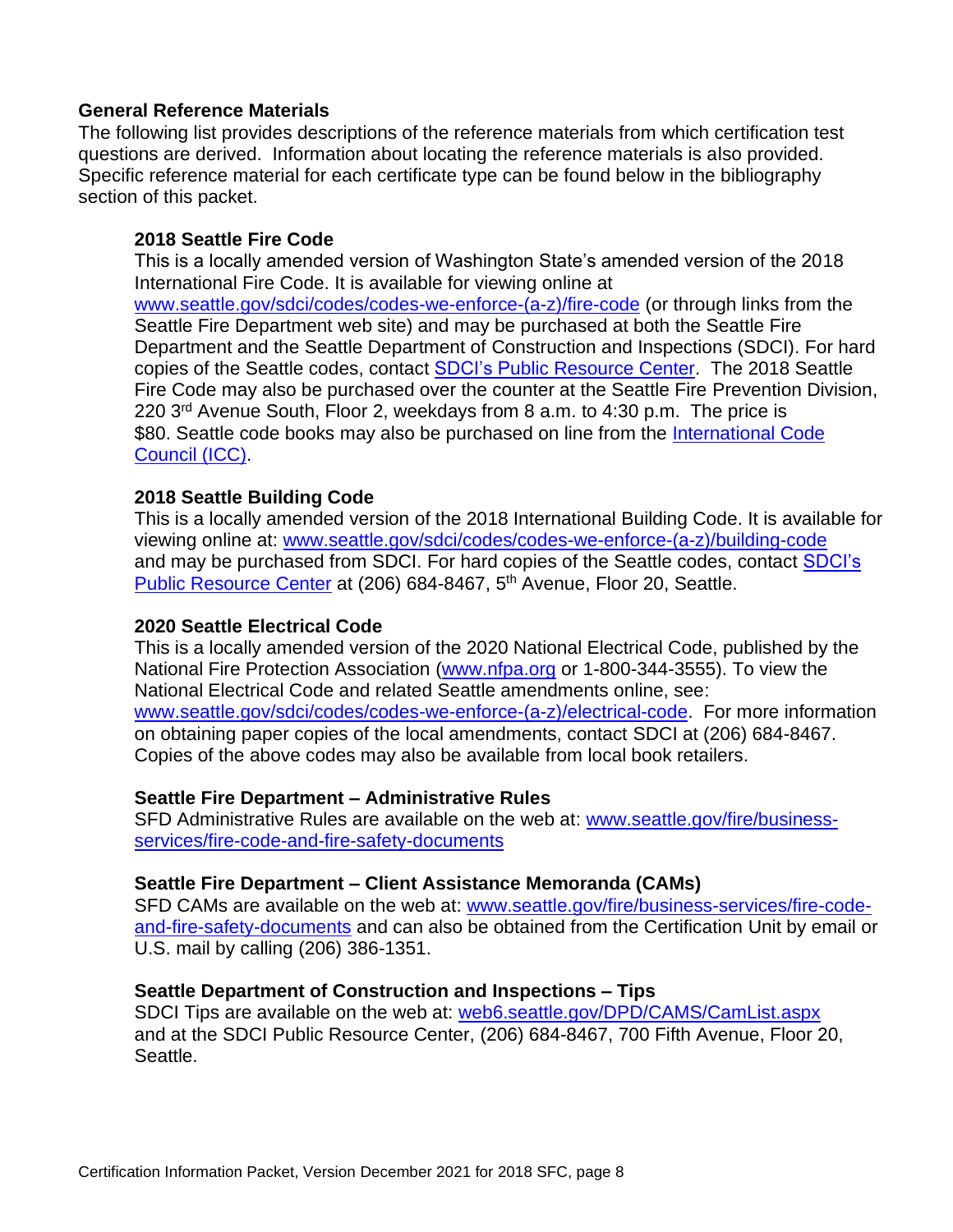#### **Seattle Department of Construction and Inspections** – **Director's Rules**

Director's Rules can be obtained from the Certification Unit by email or U.S. mail by calling (206) 386-1351. Director's Rules are also available on the web at: <http://web6.seattle.gov/dpd/dirrulesviewer/default.aspx>and from the Department of Construction and Inspections Public Resource Center, (206) 684-8467, 700 5<sup>th</sup> Avenue, Floor 20, Seattle.

#### **National Fire Protection Association Standards**

NFPA Standards can be viewed online and/or purchased through their website [www.nfpa.org,](http://www.nfpa.org/codes-and-standards/all-codes-and-standards/list-of-codes-and-standards) or by calling the NFPA at 1(800) 344-3555. Copies may also be available from local book retailers.

#### **Links to Other Resources**

The following is a list of web sites where additional information pertaining to fire and life safety issues may be found:

[www.firesprinkler.org/](http://www.firesprinkler.org/) [www.nfsa.org](http://www.nfsa.org/) [www.nfpa.org/](http://www.nfpa.org/) [www.nicet.org/](http://www.nicet.org/) <https://esaweb.org/> [www.fema.gov/](http://www.fema.gov/) [www.usfa.fema.gov/](http://www.usfa.fema.gov/) [www.afaa.org](http://www.afaa.org/) [www.alarm.org/](http://www.alarm.org/) www.ansi.org/ [www.astm.org/](http://www.astm.org/) [www.ashrae.org/](http://www.ashrae.org/) [www.wsp.wa.gov/fire-sprinklers/](http://www.wsp.wa.gov/fire-sprinklers/) [www.nafed.org/about-nafed-certification.html](http://www.nafed.org/about-nafed-certification.html) [www.iccsafe.org/certification-exam-catalog/](http://www.iccsafe.org/certification-exam-catalog/) <https://www.nicet.org/certification-programs/> <https://esaweb.org/training/certifications/cfat/>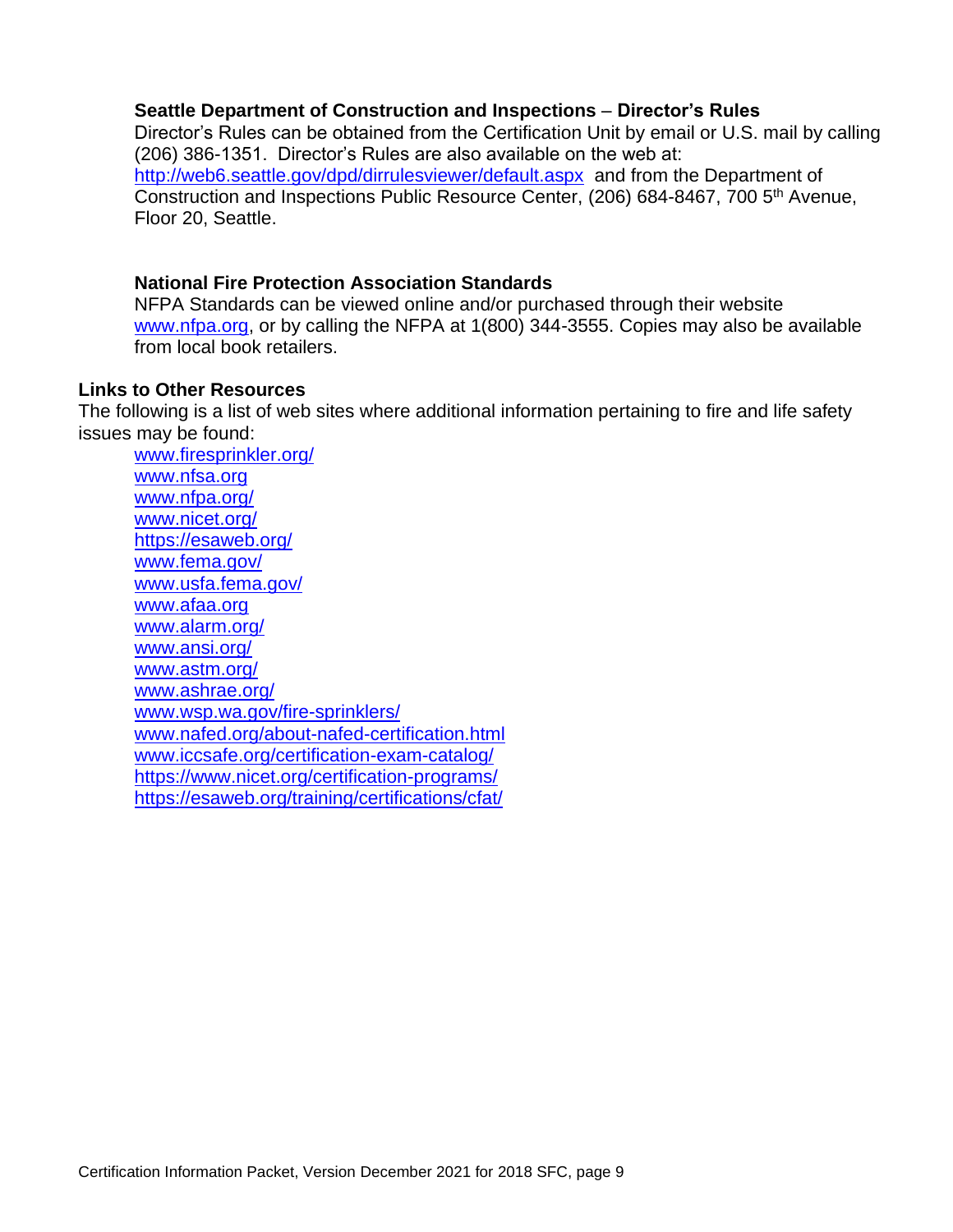# <span id="page-9-0"></span>**Certification Information Packet**

# **Certification Exam Bibliographies**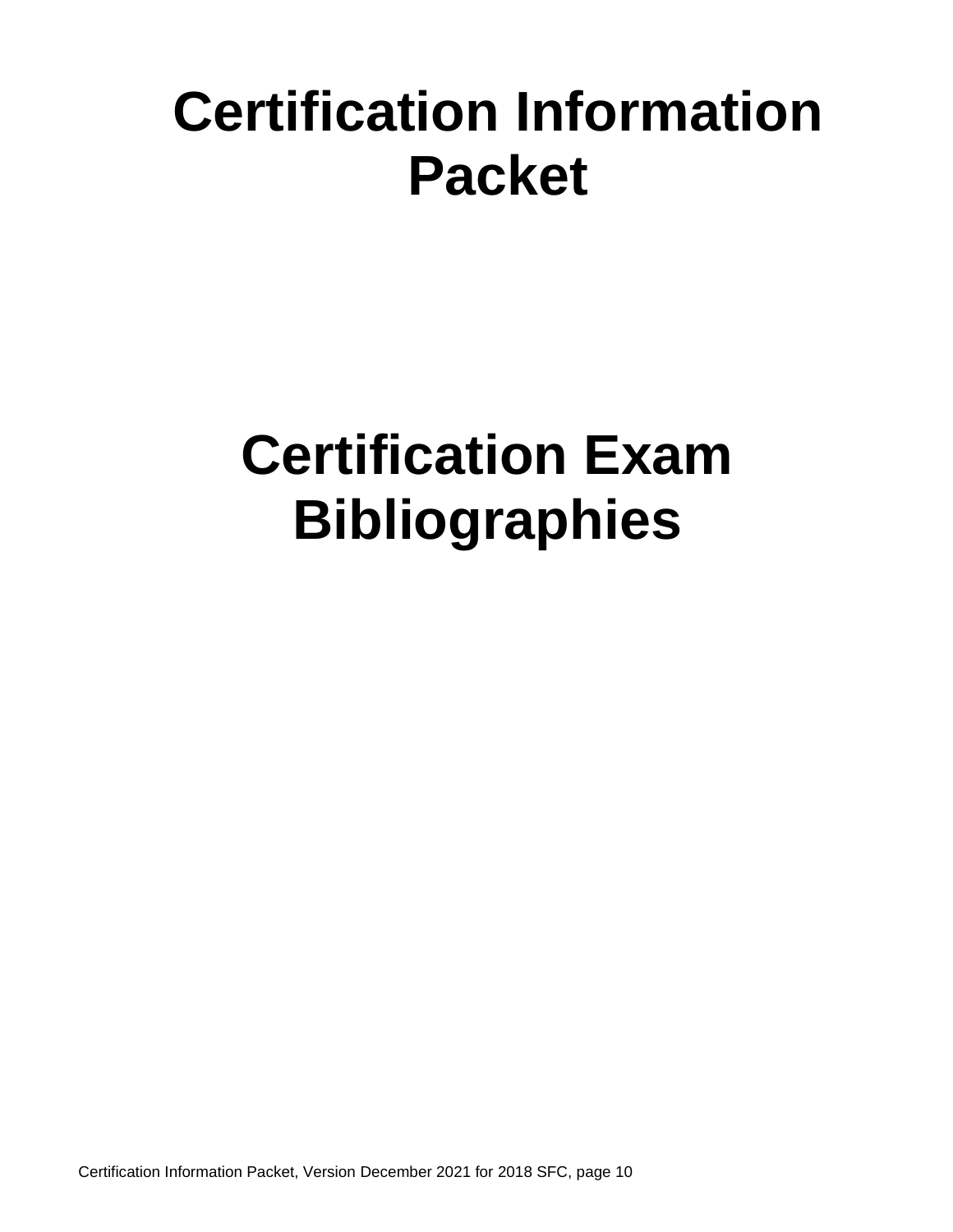<span id="page-10-0"></span>**AS-ITT(S)** – Inspection and testing (except "acceptance testing") of water-based fire protection systems, State Level ITT (Inspection and Testing Technician Certification).

**AS-2(S)** – Installation, inspection, testing, and maintenance of automatic sprinkler systems (including standpipes), State Level 2 (Residential-Level Sprinkler Fitters in Group R residential buildings up to and including four stories – NFPA 13R and 13D).

**AS-3(S)** – Installation, inspection, testing, and maintenance of automatic sprinkler systems (including standpipes), State Level 3 (Journey-Level Sprinkler Fitters in all buildings – NFPA 13, 13R, and 13D).

**WA State Certs -** [www.wsp.wa.gov/fire](http://www.wsp.wa.gov/fire-sprinklers)[sprinklers](http://www.wsp.wa.gov/fire-sprinklers)

# **REFERENCE MATERIAL**

• **National Fire Protection Association Standards:** 13(2016), 13R(2016), 25(2017), 72(2016), 307(2016), 750 (2015)

• **Seattle Fire Department Administrative Rules:** 9.01, 9.02, 9.03, 9.04 [www.seattle.gov/fire/business-services/fire-code-and-fire-safety-documents](http://www.seattle.gov/fire/business-services/fire-code-and-fire-safety-documents)

#### • **Seattle Fire Code (2018):**

www.seattle.gov/sdci/codes/codes-we-enforce-(a-z)/fire-code **Chapters:**

**1** – Sections: 101, 102.1, 102.3, 102.8, 103.1, 105, 107, 108, 109, 110, 111, 112

**2** – Sections: 201, 202

**9** – Sections: 901, 902, 903, 904, 905 **90**, **91**, **92 93** (for AS-ITT(S) and AS-3(S) applicants only) **94** – Sections: 9405.2 **Appendix B & I**

• **Seattle Building Code (2018):**

[www.seattle.gov/sdci/codes/codes-we-enforce-\(a-z\)/building-code](http://www.seattle.gov/sdci/codes/codes-we-enforce-(a-z)/building-code)

# **Chapters:**

**4** – Sections: 403.3, 403.3.1, 403.3.1.1, 404.3, 407.6, 410.7, 411.4, 901, 902, 903, 904

• **Seattle Fire Fee Ordinance:** Seattle Municipal Code Sections: 22.602.045, Schedule L: [https://library.municode.com/wa/seattle/codes/municipal\\_code?nodeId=TIT22BUCOCO\\_SUBTIT](https://library.municode.com/wa/seattle/codes/municipal_code?nodeId=TIT22BUCOCO_SUBTITLE_VIFICO_CH22.602FICOPEINFE_22.602.045FE) [LE\\_VIFICO\\_CH22.602FICOPEINFE\\_22.602.045FE](https://library.municode.com/wa/seattle/codes/municipal_code?nodeId=TIT22BUCOCO_SUBTITLE_VIFICO_CH22.602FICOPEINFE_22.602.045FE)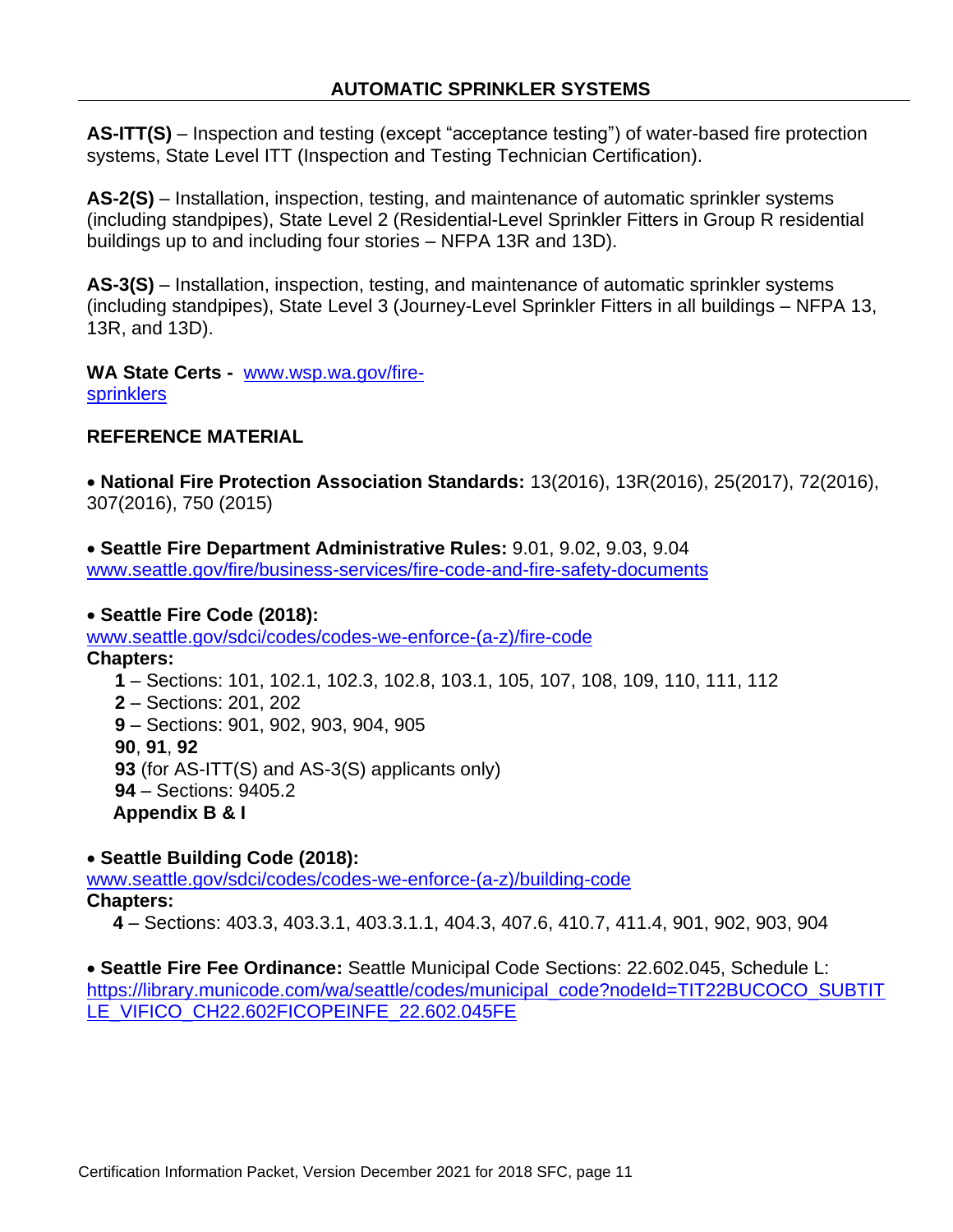# **ENGINEERED/PRE-ENGINEERED SYSTEMS**

#### <span id="page-11-0"></span>**FOAM AND WATER MIST SYSTEMS**

**E-1** – Installation, inspection, testing, and maintenance of foam and water mist fire extinguishing systems. Must maintain a NAFED engineered fire suppression systems certification and an AS-2 or AS-3 certification (Washington State Level 2 or Level 3 certification) if installing piping.

**NAFED -** [www.nafed.org/about-nafed-certification.html](http://www.nafed.org/about-nafed-certification.html)

**WA State Certs -** [www.wsp.wa.gov/fire-sprinklers](http://www.wsp.wa.gov/fire-sprinklers)

#### **REFERENCE MATERIAL**

• **National Fire Protection Association Standards:** 11(2016), 16(2015), 25(2017), 750(2015)

• **Seattle Fire Department Administrative Rules:** 9.01, 9.02, 9.03, 9.04 [www.seattle.gov/fire/business-services/fire-code-and-fire-safety-documents](http://www.seattle.gov/fire/business-services/fire-code-and-fire-safety-documents)

#### • **Seattle Fire Code (2018):**

www.seattle.gov/sdci/codes/codes-we-enforce-(a-z)/fire-code

**Chapters:**

- **1** Sections: 101, 102.1, 102.3, 102.8, 103.1, 105, 107, 108, 109, 110, 111, 112
- **2** Sections: 201, 202
- **9**  Sections: 904, 904.7, 904.7.1

#### • **Seattle Fire Fee Ordinance:**

 Seattle Municipal Code Sections: 22.602.020, 22.602.045 Schedule L, and 22.602.090 [https://library.municode.com/wa/seattle/codes/municipal\\_code?nodeId=TIT22BUCOCO\\_SUBTITL](https://library.municode.com/wa/seattle/codes/municipal_code?nodeId=TIT22BUCOCO_SUBTITLE_VIFICO_CH22.602FICOPEINFE_22.602.045FE) [E\\_VIFICO\\_CH22.602FICOPEINFE\\_22.602.045FE](https://library.municode.com/wa/seattle/codes/municipal_code?nodeId=TIT22BUCOCO_SUBTITLE_VIFICO_CH22.602FICOPEINFE_22.602.045FE) 

#### • **Seattle Ordinance Adopting 2018 Seattle Fire Code:**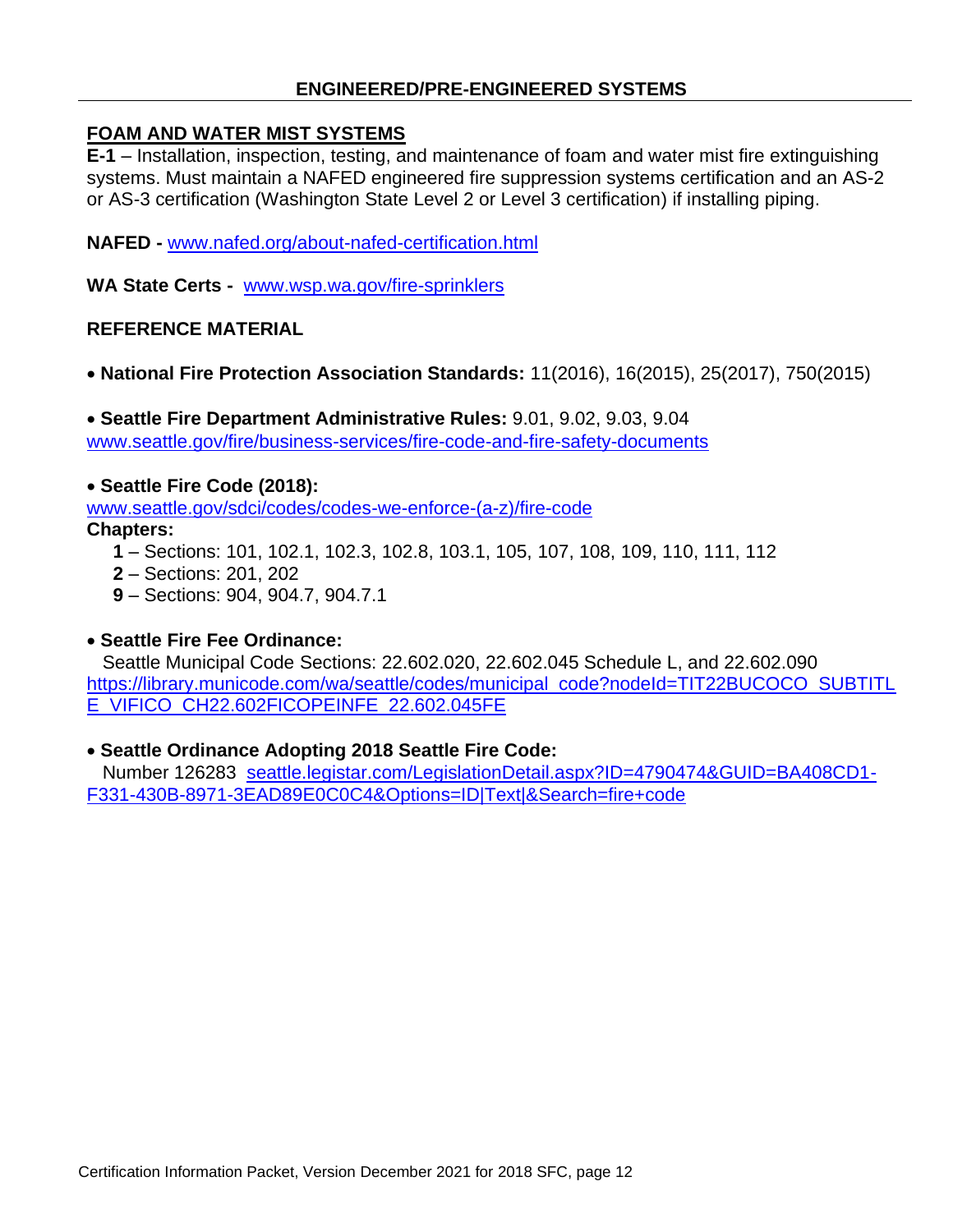# <span id="page-12-0"></span>**ENGINEERED/PRE-ENGINEERED SYSTEMS (cont'd.)**

#### **CARBON DIOXIDE SYSTEMS**

**E-2 –** Installation, inspection, testing, and maintenance of carbon dioxide fire extinguishing systems. Must also maintain NAFED engineered fire suppression systems certification.

**NAFED -** [www.nafed.org/about-nafed-certification.html](http://www.nafed.org/about-nafed-certification.html)

#### **REFERENCE MATERIAL**

- **National Fire Protection Association Standards:** 12(2015)
- **Seattle Fire Department Administrative Rules:** 9.01, 9.02. 9.04 [www.seattle.gov/fire/business-services/fire-code-and-fire-safety-documents](http://www.seattle.gov/fire/business-services/fire-code-and-fire-safety-documents)

#### • **Seattle Fire Code (2018):**

www.seattle.gov/sdci/codes/codes-we-enforce-(a-z)/fire-code

#### **Chapters:**

- **1** Sections: 101, 102.1, 102.3, 102.8, 103.1, 105, 107, 108, 109, 110, 111, 112
- **2** Sections: 201, 202
- **9**  Sections: 904, 904.8

#### • **Seattle Fire Fee Ordinance:**

 Seattle Municipal Code Sections: 22.602.020, 22.602.045 Schedule L, and 22.602.090 [https://library.municode.com/wa/seattle/codes/municipal\\_code?nodeId=TIT22BUCOCO\\_SUBTITL](https://library.municode.com/wa/seattle/codes/municipal_code?nodeId=TIT22BUCOCO_SUBTITLE_VIFICO_CH22.602FICOPEINFE_22.602.045FE) [E\\_VIFICO\\_CH22.602FICOPEINFE\\_22.602.045FE](https://library.municode.com/wa/seattle/codes/municipal_code?nodeId=TIT22BUCOCO_SUBTITLE_VIFICO_CH22.602FICOPEINFE_22.602.045FE)

#### • **Seattle Ordinance Adopting 2018 Seattle Fire Code:**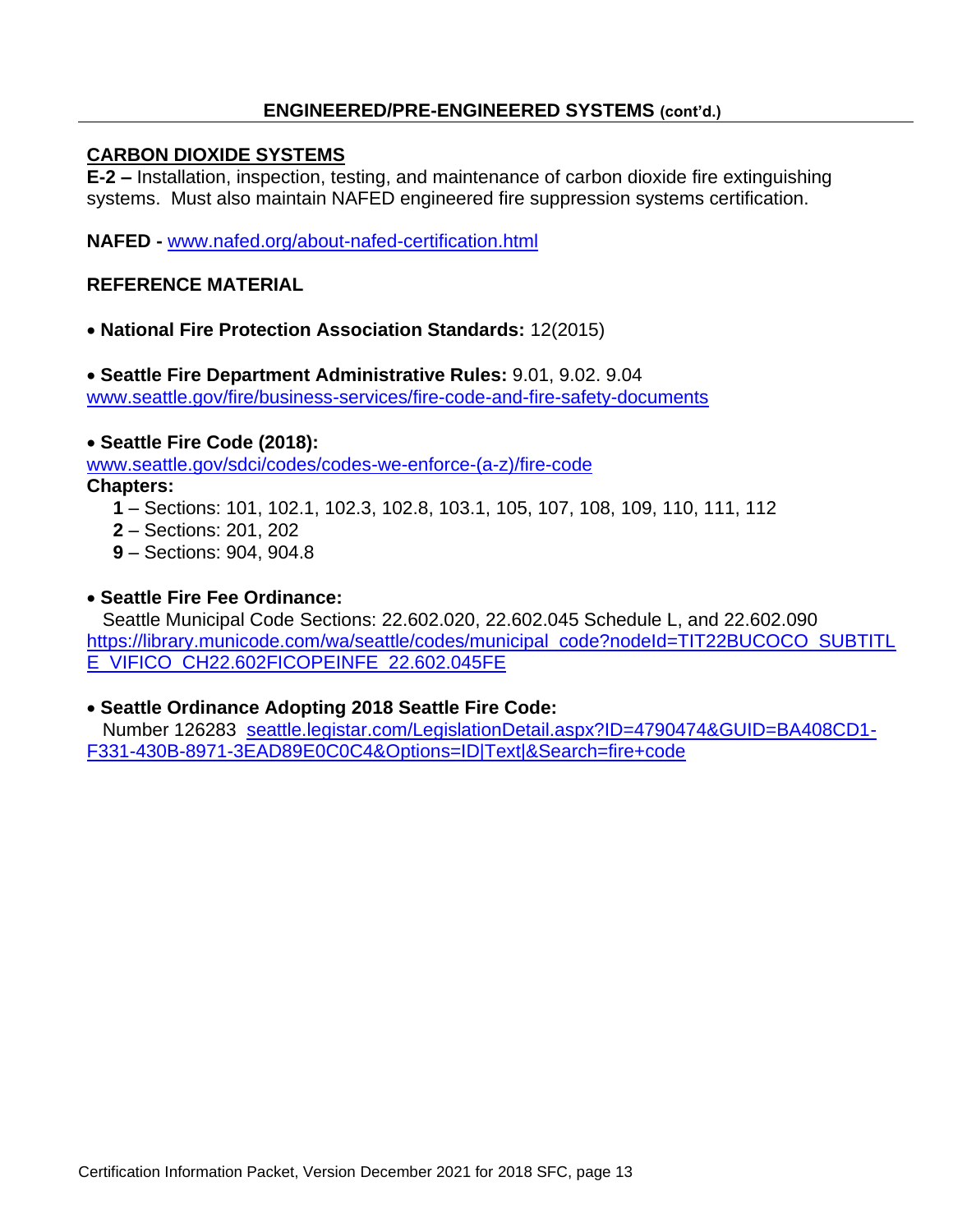# **ENGINEERED/PRE-ENGINEERED SYSTEMS (cont'd.)**

# <span id="page-13-0"></span>**HALON/REPLACEMENT AGENTS SYSTEMS, AND SPRAY BOOTHS**

**E-3 -** Installation, inspection, testing, and maintenance of engineered or pre-engineered clean agent, halon replacement, and spray booth fire extinguishing systems. Must also maintain NAFED engineered suppression systems (clean agent) or pre-engineered industrial fireextinguishing certification (spray booths), and an AS-2 or AS-3 certification (and Washington State Level 2 or Level 3 certification) if installing the piping for water-based fire protection.

**NAFED -** [www.nafed.org/about-nafed-certification.html](http://www.nafed.org/about-nafed-certification.html)

**WA State Certs -** [www.wsp.wa.gov/fire-sprinklers](http://www.wsp.wa.gov/fire-sprinklers)

# **REFERENCE MATERIAL**

• **National Fire Protection Association Standards:** 12A(2015), 33(2016), 34(2015), 2001(2015)

• **Seattle Fire Department Administrative Rules:** 9.01, 9.02, 9.03, 9.04 [www.seattle.gov/fire/business-services/fire-code-and-fire-safety-documents](http://www.seattle.gov/fire/business-services/fire-code-and-fire-safety-documents)

• **Seattle Fire Code (2018):** www.seattle.gov/sdci/codes/codes-we-enforce-(a-z)/fire-code

# **Chapters:**

- **1** Sections: 101, 102.1, 102.3, 102.8, 103.1, 105, 107, 108, 109, 110, 111, 112
- **2** Sections: 201, 202
- **9**  Sections: 904, 904.4, 904.5, 904.6, 904.9, 904.10, 904.11

# • **Seattle Fire Fee Ordinance:**

 Seattle Municipal Code Sections: 22.602.020, 22.602.045 Schedule L, and 22.602.090 [https://library.municode.com/wa/seattle/codes/municipal\\_code?nodeId=TIT22BUCOCO\\_SUBTITL](https://library.municode.com/wa/seattle/codes/municipal_code?nodeId=TIT22BUCOCO_SUBTITLE_VIFICO_CH22.602FICOPEINFE_22.602.045FE) [E\\_VIFICO\\_CH22.602FICOPEINFE\\_22.602.045FE](https://library.municode.com/wa/seattle/codes/municipal_code?nodeId=TIT22BUCOCO_SUBTITLE_VIFICO_CH22.602FICOPEINFE_22.602.045FE)

#### • **Seattle Ordinance Adopting 2018 Seattle Fire Code:**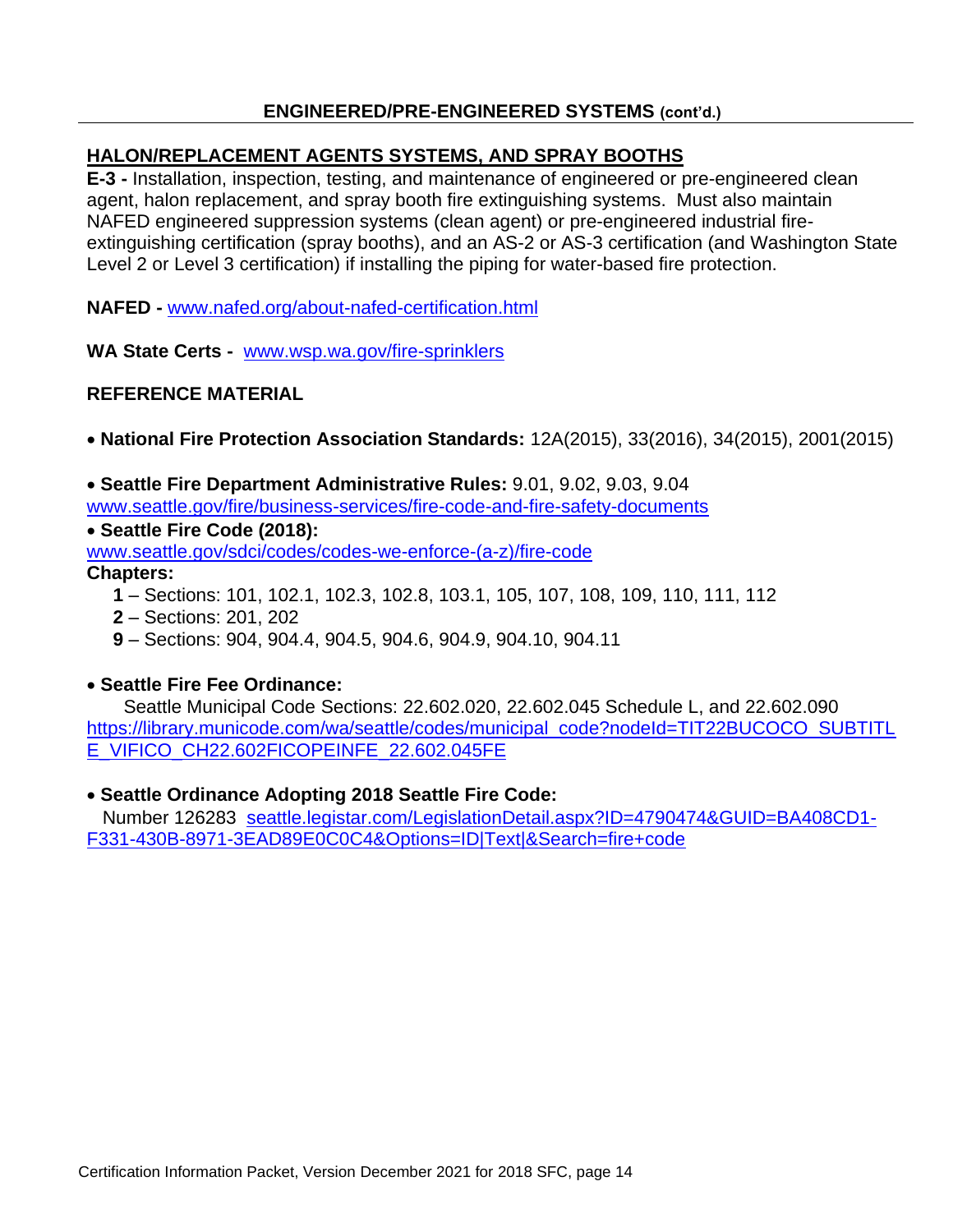# <span id="page-14-0"></span>**ENGINEERED/PRE-ENGINEERED SYSTEMS (cont'd.)**

#### **WET/DRY CHEMICAL SYSTEMS**

**E-4 -** Installation, inspection, testing, and maintenance of pre-engineered or engineered wet/dry chemical fire extinguishing systems. Must also maintain ICC/NAFED pre-engineered kitchen fireextinguishing systems or industrial fire extinguishing systems or NAFED engineered fire suppression systems certification and an AS2 or AS3 certification (and Washington State Level 2 or Level 3 certification) if installing the water piping for wet chemical fire extinguishing systems.

**NAFED -** [www.nafed.org/about-nafed-certification.html](http://www.nafed.org/about-nafed-certification.html)

**WA State Certs -** [www.wsp.wa.gov/fire-sprinklers](http://www.wsp.wa.gov/fire-sprinklers)

# **REFERENCE MATERIAL**

• **National Fire Protection Association Standards:** 17(2017), 17A(2017), 96(2017)

• **Seattle Fire Department Administrative Rules:** 9.01, 9.02. 9.03, 9.04 [www.seattle.gov/fire/business-services/fire-code-and-fire-safety-documents](http://www.seattle.gov/fire/business-services/fire-code-and-fire-safety-documents)

#### • **Seattle Fire Code (2018):**

www.seattle.gov/sdci/codes/codes-we-enforce-(a-z)/fire-code

#### **Chapters:**

- **1** Sections: 101, 102.1, 102.3, 102.8, 103.1, 105, 107, 108, 109, 110, 111, 112
- **2** Sections: 201, 202
- **6** Section: 607
- **9**  Sections: 904.5

#### • **Seattle Fire Fee Ordinance:**

 Seattle Municipal Code Sections: 22.602.020, 22.602.045 Schedule L, and 22.602.090 [https://library.municode.com/wa/seattle/codes/municipal\\_code?nodeId=TIT22BUCOCO\\_SUBTITL](https://library.municode.com/wa/seattle/codes/municipal_code?nodeId=TIT22BUCOCO_SUBTITLE_VIFICO_CH22.602FICOPEINFE_22.602.045FE) [E\\_VIFICO\\_CH22.602FICOPEINFE\\_22.602.045FE](https://library.municode.com/wa/seattle/codes/municipal_code?nodeId=TIT22BUCOCO_SUBTITLE_VIFICO_CH22.602FICOPEINFE_22.602.045FE)

# • **Seattle Ordinance Adopting 2018 Seattle Fire Code:**

 Number 126283 [seattle.legistar.com/LegislationDetail.aspx?ID=4790474&GUID=BA408CD1-](https://seattle.legistar.com/LegislationDetail.aspx?ID=4790474&GUID=BA408CD1-F331-430B-8971-3EAD89E0C0C4&Options=ID|Text|&Search=fire+code) [F331-430B-8971-3EAD89E0C0C4&Options=ID|Text|&Search=fire+code](https://seattle.legistar.com/LegislationDetail.aspx?ID=4790474&GUID=BA408CD1-F331-430B-8971-3EAD89E0C0C4&Options=ID|Text|&Search=fire+code)

# • **Seattle Department of Construction and Inspections TIP:**

TIP 418: "Users' Guide to Achieving a Fire-Rated Shaft with YYET Products". [web6.seattle.gov/DPD/CAMS/CamDetail.aspx?cn=418](http://web6.seattle.gov/DPD/CAMS/CamDetail.aspx?cn=418)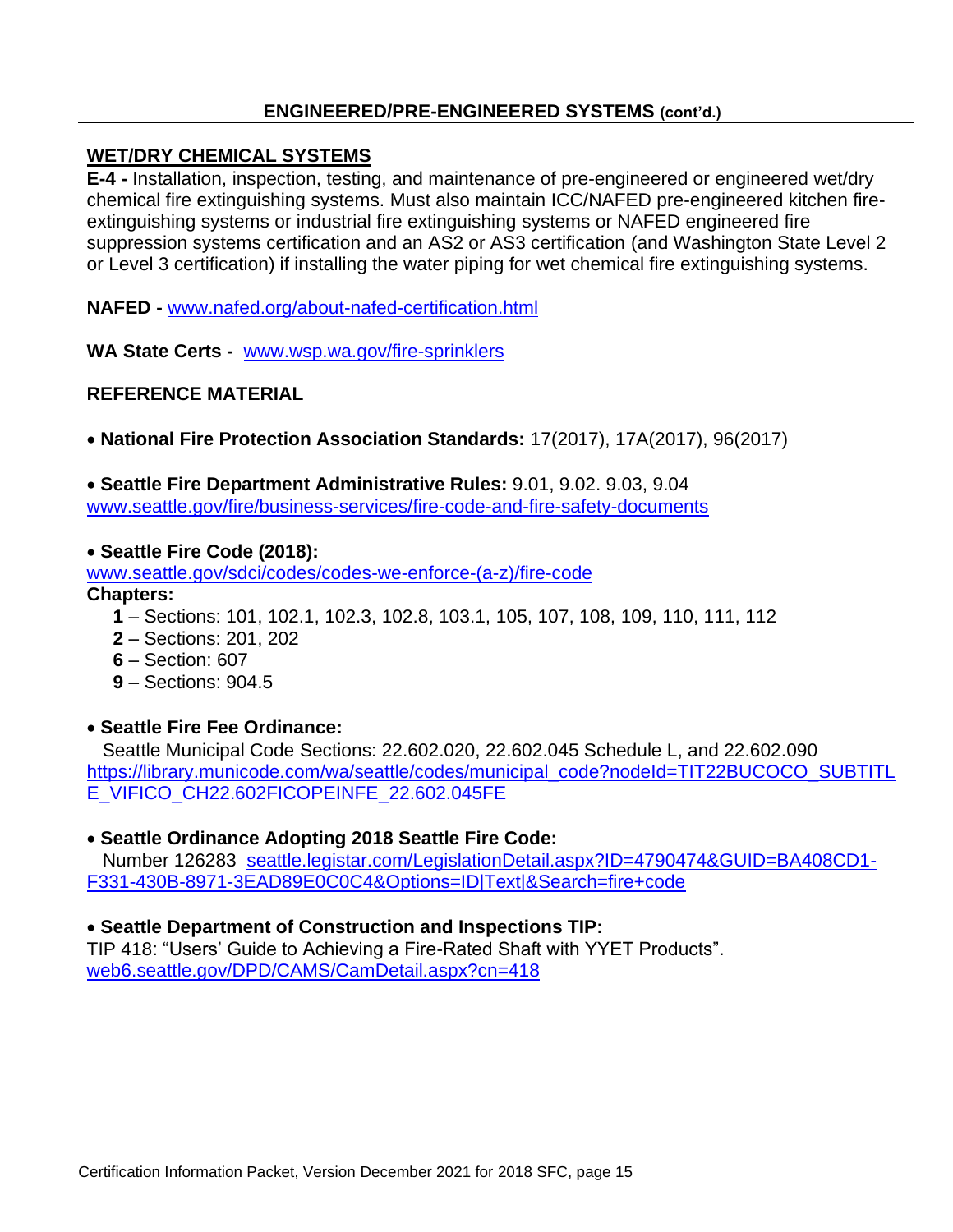<span id="page-15-0"></span>**EG-1 –** Installation (non-electrical), inspection, testing, and maintenance of emergency generators.

**EG-ITM** – Inspection, testing (except "acceptance testing"), and maintenance of emergency generators.

# **REFERENCE MATERIAL**

• **National Fire Protection Association Standards:** 70 (2017), 110 (2016) *subject to the changes found in the Seattle Amendments to the National Electrical Code (Seattle Ordinance - 126278)* [clerk.ci.seattle.wa.us/~scripts/nph](http://clerk.ci.seattle.wa.us/~scripts/nph-brs.exe?s1=&s2=&s3=&s4=&s5=electrical+code&Sect4=AND&l=20&Sect1=IMAGE&Sect2=THESON&Sect3=PLURON&Sect5=CBOR1&Sect6=HITOFF&d=CBOR&p=1&u=/~public/cbor1.htm&r=1&f=G)[brs.exe?s1=&s2=&s3=&s4=&s5=electrical+code&Sect4=AND&l=20&Sect1=IMAGE&Sect2=THES](http://clerk.ci.seattle.wa.us/~scripts/nph-brs.exe?s1=&s2=&s3=&s4=&s5=electrical+code&Sect4=AND&l=20&Sect1=IMAGE&Sect2=THESON&Sect3=PLURON&Sect5=CBOR1&Sect6=HITOFF&d=CBOR&p=1&u=/~public/cbor1.htm&r=1&f=G) [ON&Sect3=PLURON&Sect5=CBOR1&Sect6=HITOFF&d=CBOR&p=1&u=/~public/cbor1.htm&r=1](http://clerk.ci.seattle.wa.us/~scripts/nph-brs.exe?s1=&s2=&s3=&s4=&s5=electrical+code&Sect4=AND&l=20&Sect1=IMAGE&Sect2=THESON&Sect3=PLURON&Sect5=CBOR1&Sect6=HITOFF&d=CBOR&p=1&u=/~public/cbor1.htm&r=1&f=G)  $&f=G$ 

• **Seattle Fire Department Administrative Rules:** 9.01, 9.02, 9.04 [www.seattle.gov/fire/business-services/fire-code-and-fire-safety-documents](http://www.seattle.gov/fire/business-services/fire-code-and-fire-safety-documents)

• **Seattle Fire Code (2018):**

www.seattle.gov/sdci/codes/codes-we-enforce-(a-z)/fire-code

# **Chapters:**

 – Sections: 101, 102.1, 102.3, 102.8, 103.1, 105, 107, 108, 109, 110, 111, 112 – Sections: 201, 202 – Section: 1203 – Section: 9307

# • **Seattle Building Code (2018):**

[www.seattle.gov/sdci/codes/codes-we-enforce-\(a-z\)/building-code](http://www.seattle.gov/sdci/codes/codes-we-enforce-(a-z)/building-code) **Chapters: 27** – Sections: 2702

# • **Seattle Electrical Code (2020):**

 Articles 700, 701 [www.seattle.gov/sdci/codes/codes-we-enforce-\(a-z\)/electrical-code](http://www.seattle.gov/sdci/codes/codes-we-enforce-(a-z)/electrical-code)

# • **Seattle Fire Fee Ordinance:**

 Seattle Municipal Code Sections: 22.602.020, 22.602.045 Schedule L, and 22.602.090 [https://library.municode.com/wa/seattle/codes/municipal\\_code?nodeId=TIT22BUCOCO\\_SUBTITL](https://library.municode.com/wa/seattle/codes/municipal_code?nodeId=TIT22BUCOCO_SUBTITLE_VIFICO_CH22.602FICOPEINFE_22.602.045FE) [E\\_VIFICO\\_CH22.602FICOPEINFE\\_22.602.045FE](https://library.municode.com/wa/seattle/codes/municipal_code?nodeId=TIT22BUCOCO_SUBTITLE_VIFICO_CH22.602FICOPEINFE_22.602.045FE)

• **Seattle Ordinance Adopting 2018 Seattle Fire Code:** Number 126283 [seattle.legistar.com/LegislationDetail.aspx?ID=4790474&GUID=BA408CD1-](https://seattle.legistar.com/LegislationDetail.aspx?ID=4790474&GUID=BA408CD1-F331-430B-8971-3EAD89E0C0C4&Options=ID|Text|&Search=fire+code) [F331-430B-8971-3EAD89E0C0C4&Options=ID|Text|&Search=fire+code](https://seattle.legistar.com/LegislationDetail.aspx?ID=4790474&GUID=BA408CD1-F331-430B-8971-3EAD89E0C0C4&Options=ID|Text|&Search=fire+code)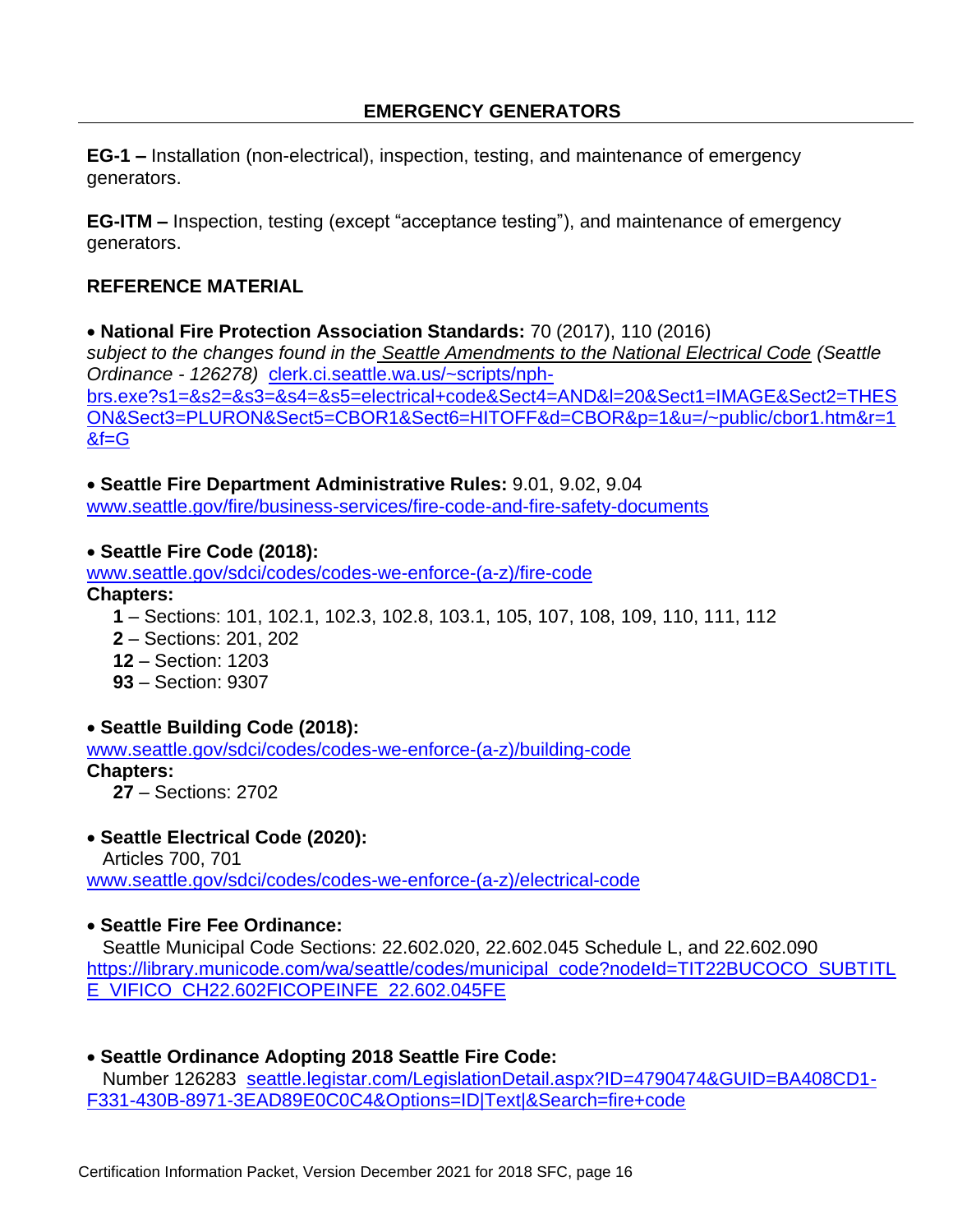<span id="page-16-0"></span>**FA-1 –** Installation, programming, inspection, testing, and maintenance of automatic fire alarm systems in any building. Must also maintain a fire alarm systems NICET II certification or ESA/NTS equivalent.

**FA-ITM** – Inspection, testing (except "acceptance testing"), and maintenance of automatic fire alarm systems. Must also maintain an inspection & testing fire alarms NICET II certification or ESA/NTS equivalent.

# **REFERENCE MATERIAL**

• **National Fire Protection Association Standards:** 72(2016)

• **Seattle Fire Department Administrative Rules:** 9.01, 9.02, 9.04 [www.seattle.gov/fire/business-services/fire-code-and-fire-safety-documents](http://www.seattle.gov/fire/business-services/fire-code-and-fire-safety-documents)

• **Seattle Fire Code (2018)**  www.seattle.gov/sdci/codes/codes-we-enforce-(a-z)/fire-code **Chapters:**

 – Sections: 101, 102.1, 102.3, 102.8, 103.1, 105, 107, 108, 109, 110, 111, 112 – Sections: 201, 202 – Sections: 907, 908 – Sections: 9306 **Appendix I**

• **Seattle Building Code:** (**2018**) [www.seattle.gov/sdci/codes/codes-we-enforce-\(a-z\)/building-code](http://www.seattle.gov/sdci/codes/codes-we-enforce-(a-z)/building-code) **Chapter:**

**9** – Sections: 907, 908

• **Seattle Fire Fee Ordinance:**

 Seattle Municipal Code Sections: 22.602.020, 22.602.045 Schedule L, and 22.602.090 [https://library.municode.com/wa/seattle/codes/municipal\\_code?nodeId=TIT22BUCOCO\\_SUBTITL](https://library.municode.com/wa/seattle/codes/municipal_code?nodeId=TIT22BUCOCO_SUBTITLE_VIFICO_CH22.602FICOPEINFE_22.602.045FE) [E\\_VIFICO\\_CH22.602FICOPEINFE\\_22.602.045FE](https://library.municode.com/wa/seattle/codes/municipal_code?nodeId=TIT22BUCOCO_SUBTITLE_VIFICO_CH22.602FICOPEINFE_22.602.045FE)

#### • **Seattle Ordinance Adopting 2018 Seattle Fire Code:** Number 125138 [clerk.ci.seattle.wa.us/~public/CBOR1.htm](http://clerk.ci.seattle.wa.us/~public/CBOR1.htm)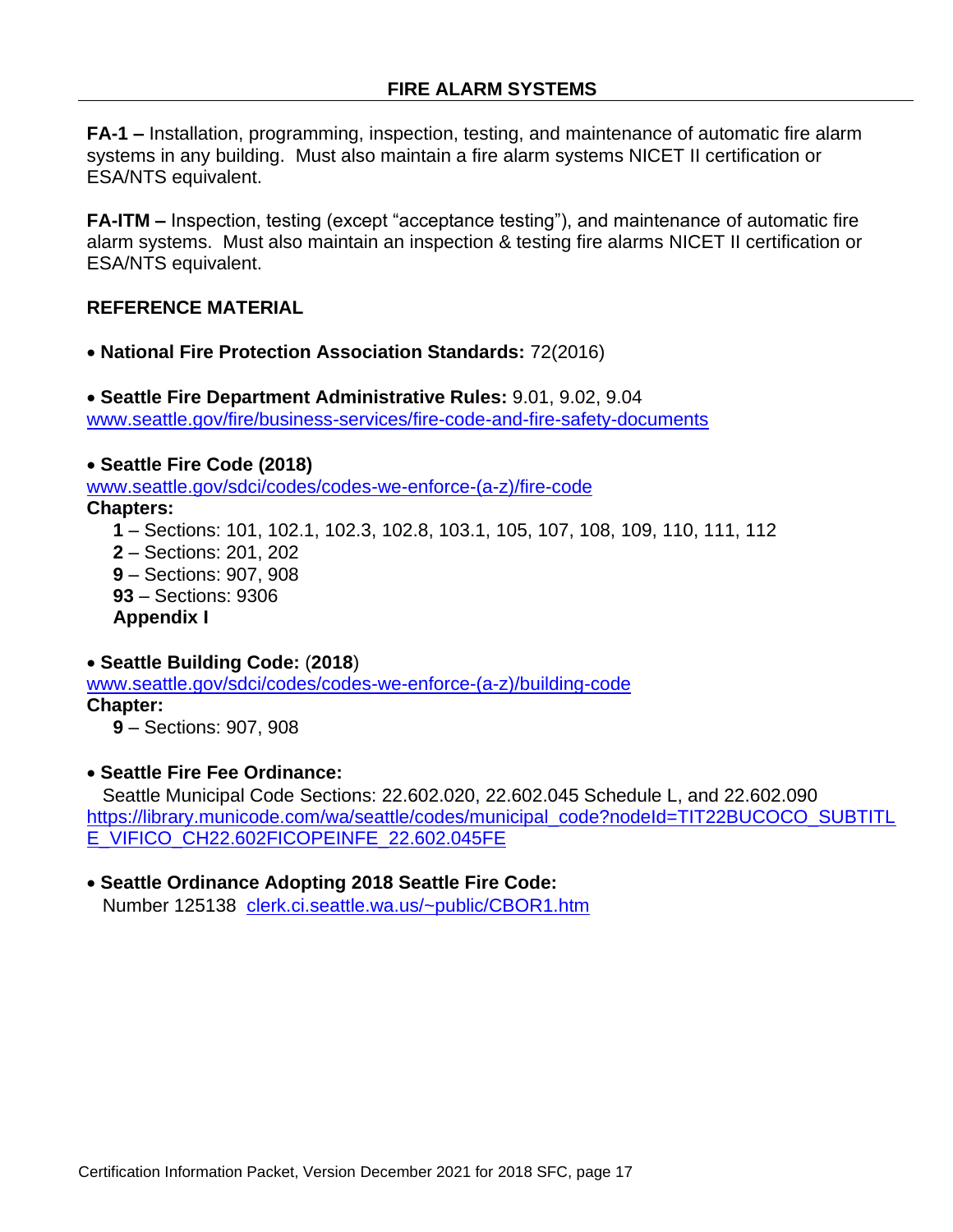<span id="page-17-0"></span>**FEX-1 –** All activities relating to portable fire extinguishers including those listed in Types FEX-2, FEX-3, and FEX-4.

**FEX-2 –** Installation, inspection, testing, maintenance, charging, and recharging of portable fire extinguishers.

#### **REFERENCE MATERIAL**

- **National Fire Protection Association Standards:** 10
- **Seattle Fire Code (2018)**

www.seattle.gov/sdci/codes/codes-we-enforce-(a-z)/fire-code

#### **Chapters**:

- **1** Sections: 101, 102.1, 102.3, 102.8, 103.1, 105, 107, 108, 109, 110, 111, 112
- **2** Sections: 201, 202
- **9**  Sections: 906
- **20** Sections: 2005

**FEX-3 –** Hydrostatic testing of fire extinguisher cylinders.

- **National Fire Protection Association Standards:** 10
- **Seattle Fire Code (2018)**

www.seattle.gov/sdci/codes/codes-we-enforce-(a-z)/fire-code

- **Chapters:**
	- **1** Sections: 101, 102.1, 102.3, 102.8, 103.1, 105, 107, 108, 109, 110, 111, 112
	- **2** Sections: 201, 202
	- **9** Sections: 906
	- **20**  Sections: 2005
- **FEX-4 –** Annual external examination of CO2 or stored pressure fire extinguishers equipped with pressure indicators or gauges.
- **National Fire Protection Association Standards:** 10

• **Seattle Fire Code (2018)** 

www.seattle.gov/sdci/codes/codes-we-enforce-(a-z)/fire-code **Chapters:**

- **1** Sections: 101, 102.1, 102.3, 102.8, 103.1, 105, 107, 108, 109, 110, 111, 112
- **2** Sections: 201, 202
- **9** Sections: 906
- **20**  Sections: 2005

#### • **Seattle Fire Fee Ordinance:**

Seattle Municipal Code Sections: 22.602.020, 22.602.045 Schedule L, and 22.602.090 [https://library.municode.com/wa/seattle/codes/municipal\\_code?nodeId=TIT22BUCOCO\\_SUBTITL](https://library.municode.com/wa/seattle/codes/municipal_code?nodeId=TIT22BUCOCO_SUBTITLE_VIFICO_CH22.602FICOPEINFE_22.602.045FE) [E\\_VIFICO\\_CH22.602FICOPEINFE\\_22.602.045FE](https://library.municode.com/wa/seattle/codes/municipal_code?nodeId=TIT22BUCOCO_SUBTITLE_VIFICO_CH22.602FICOPEINFE_22.602.045FE)

• **Seattle Ordinance Adopting 2018 Seattle Fire Code:** Number 125138 [clerk.ci.seattle.wa.us/~public/CBOR1.htm](http://clerk.ci.seattle.wa.us/~public/CBOR1.htm)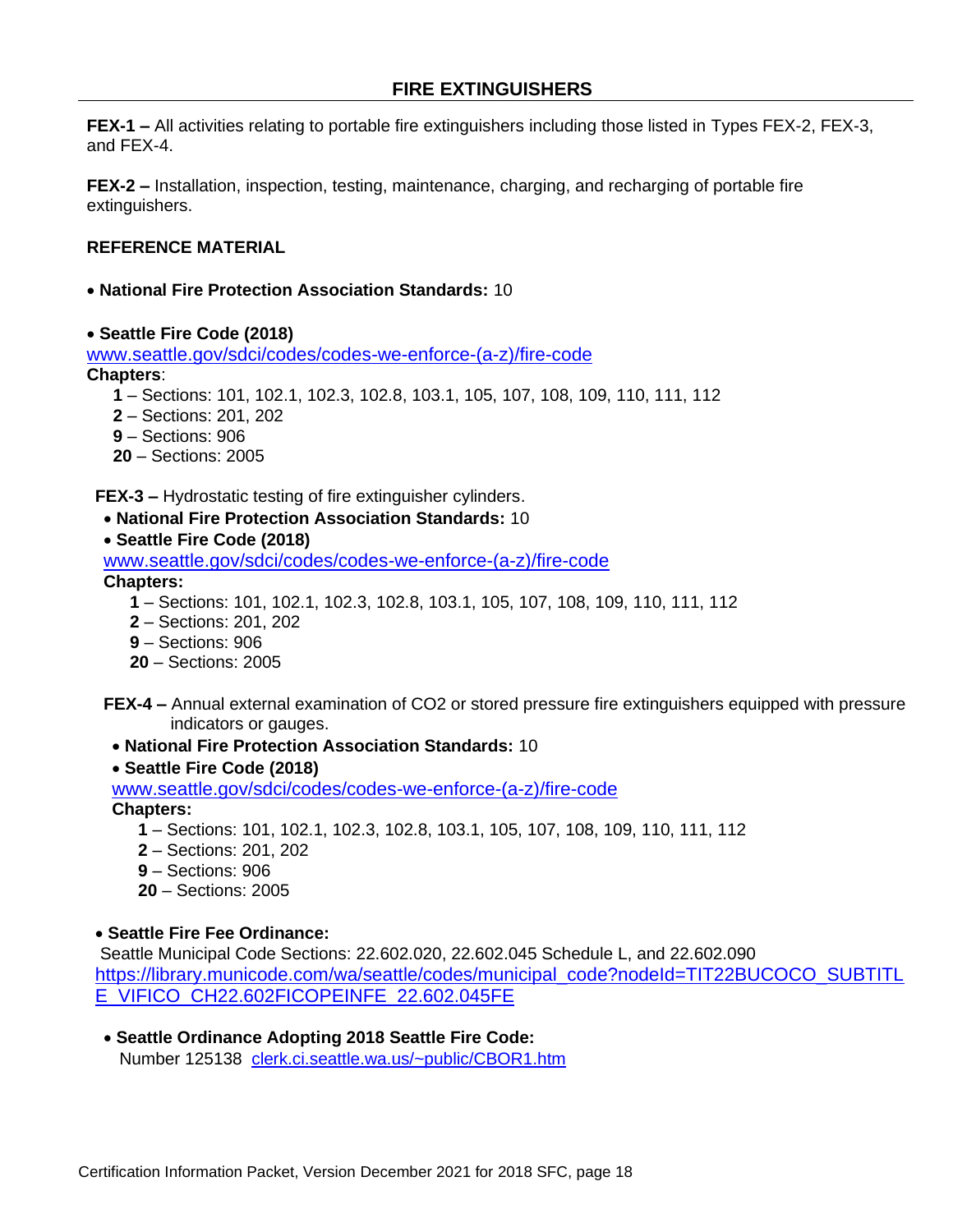**FP-1 –** Installation (non-electrical), inspection, testing, and maintenance of fire pumps and controllers. Must also maintain an AS-3 or AS-2 (supervised by a journey level sprinkler fitter) certification if installing piping.

**FP-ITM –** Inspection, testing, and maintenance of fire pumps and controllers. Must also maintain an AS-3 or AS-2 (supervised by a journey level sprinkler fitter) certification if installing piping.

#### **REFERENCE MATERIAL**

• **National Fire Protection Association Standards:** 20, 25

• **Seattle Fire Department Administrative Rules:** 9.01, 9.02, 9.03, 9.04 [www.seattle.gov/fire/business-services/fire-code-and-fire-safety-documents](http://www.seattle.gov/fire/business-services/fire-code-and-fire-safety-documents)

• **Seattle Fire Code (2018)** www.seattle.gov/sdci/codes/codes-we-enforce-(a-z)/fire-code **Chapters: 1** – Sections: 101, 102.1, 102.3, 102.8, 103.1, 105, 107, 108, 109, 110, 111, 112 **2** – Sections: 201, 202 **9** – Sections: 913 **91 92**

**93**

**Appendix B**

#### • **Seattle Fire Fee Ordinance:**

 Seattle Municipal Code Sections: 22.602.020, 22.602.045 Schedule L, and 22.602.090 [https://library.municode.com/wa/seattle/codes/municipal\\_code?nodeId=TIT22BUCOCO\\_SUBTITL](https://library.municode.com/wa/seattle/codes/municipal_code?nodeId=TIT22BUCOCO_SUBTITLE_VIFICO_CH22.602FICOPEINFE_22.602.045FE) [E\\_VIFICO\\_CH22.602FICOPEINFE\\_22.602.045FE](https://library.municode.com/wa/seattle/codes/municipal_code?nodeId=TIT22BUCOCO_SUBTITLE_VIFICO_CH22.602FICOPEINFE_22.602.045FE)

• **Seattle Ordinance Adopting 2018 Seattle Fire Code:**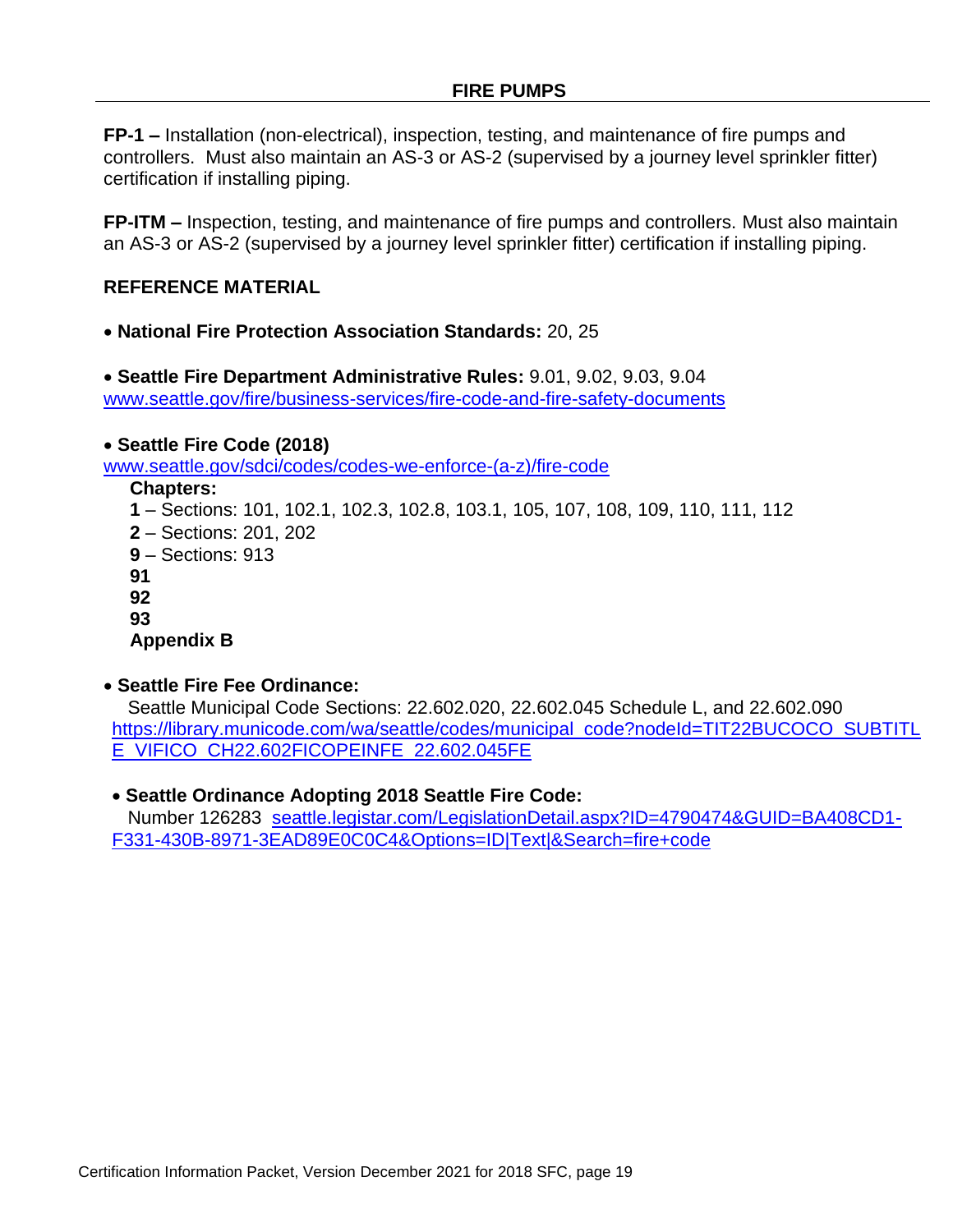<span id="page-19-0"></span>**SC-1 –** Installation, inspection, testing, and maintenance of smoke control systems.

# **REFERENCE MATERIAL**

- **National Fire Protection Association Standards:** 80, 90A, 90B, 92,105, and 204
- **ASHRAE – Design of Smoke Control Systems**
- **Seattle Fire Code (2018):**

www.seattle.gov/sdci/codes/codes-we-enforce-(a-z)/fire-code **Chapters: 1** – Sections: 101, 102.1, 102.3, 102.8, 103.1, 105, 107, 108, 109, 110, 111, 112 **2** – Sections: 201, 202 **9** – Sections: 909, 910 **93**

- **Appendix B**
- **Seattle Building Code (2018):**

[www.seattle.gov/sdci/codes/codes-we-enforce-\(a-z\)/building-code](http://www.seattle.gov/sdci/codes/codes-we-enforce-(a-z)/building-code)

#### **Chapters:**

- **4** Sections: 403.1.1.2, 404.1.1.2, 404.5, 405.5, 405.5.1, 405.5.2
- **9** Sections: 909, 910

# • **Seattle Fire Fee Ordinance:**

 Seattle Municipal Code Sections: 22.602.020, 22.602.045 Schedule L, and 22.602.090 [https://library.municode.com/wa/seattle/codes/municipal\\_code?nodeId=TIT22BUCOCO\\_SUBTITL](https://library.municode.com/wa/seattle/codes/municipal_code?nodeId=TIT22BUCOCO_SUBTITLE_VIFICO_CH22.602FICOPEINFE_22.602.045FE) [E\\_VIFICO\\_CH22.602FICOPEINFE\\_22.602.045FE](https://library.municode.com/wa/seattle/codes/municipal_code?nodeId=TIT22BUCOCO_SUBTITLE_VIFICO_CH22.602FICOPEINFE_22.602.045FE)

# • **Seattle Ordinance Adopting 2018 Seattle Fire Code:**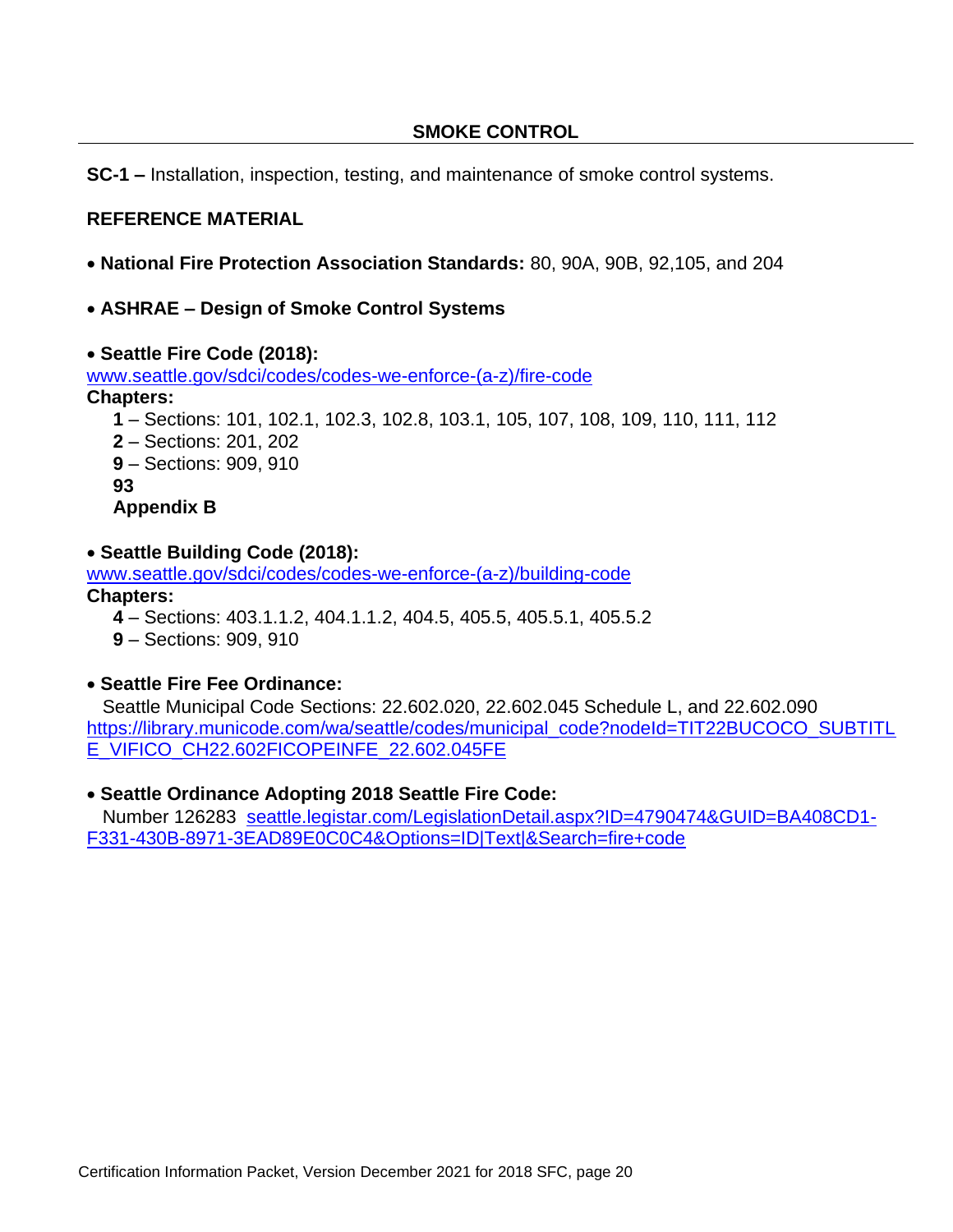**SC-ITM –** Inspection, testing, and maintenance of smoke control systems.

# **REFERENCE MATERIAL**

• **National Fire Protection Association Standards:** 80, 90A, 90B, 92, 105, and 204

• **Seattle Fire Code (2018):** [www.seattle.gov/sdci/codes/codes-we-enforce-\(a-z\)/fire-code](http://www.seattle.gov/sdci/codes/codes-we-enforce-(a-z)/fire-code) **Chapters:Chapters:pters:**

- **1** Sections: 101, 102.1, 102.3, 102.8, 103.1, 105, 107, 108, 109, 110, 111,112
- **2** Sections: 201, 202
- **9** Sections: 909, 910

**93**

**Appendix B**

# • **Seattle Building Code (2018):**

[www.seattle.gov/sdci/codes/codes-we-enforce-\(a-z\)/building-code](http://www.seattle.gov/sdci/codes/codes-we-enforce-(a-z)/building-code) **Chapters:**

- **4**  Sections: 404.5, 405.5, 405.5.1, 405.5.2
- **9** Sections: 909, 910
- **Seattle Fire Fee Ordinance:**

 Seattle Municipal Code Sections: 22.602.020, 22.602.045 Schedule L, and 22.602.090 [https://library.municode.com/wa/seattle/codes/municipal\\_code?nodeId=TIT22BUCOCO\\_SUBTITL](https://library.municode.com/wa/seattle/codes/municipal_code?nodeId=TIT22BUCOCO_SUBTITLE_VIFICO_CH22.602FICOPEINFE_22.602.045FE) [E\\_VIFICO\\_CH22.602FICOPEINFE\\_22.602.045FE](https://library.municode.com/wa/seattle/codes/municipal_code?nodeId=TIT22BUCOCO_SUBTITLE_VIFICO_CH22.602FICOPEINFE_22.602.045FE)

# • **Seattle Ordinance Adopting 2018 Seattle Fire Code:**